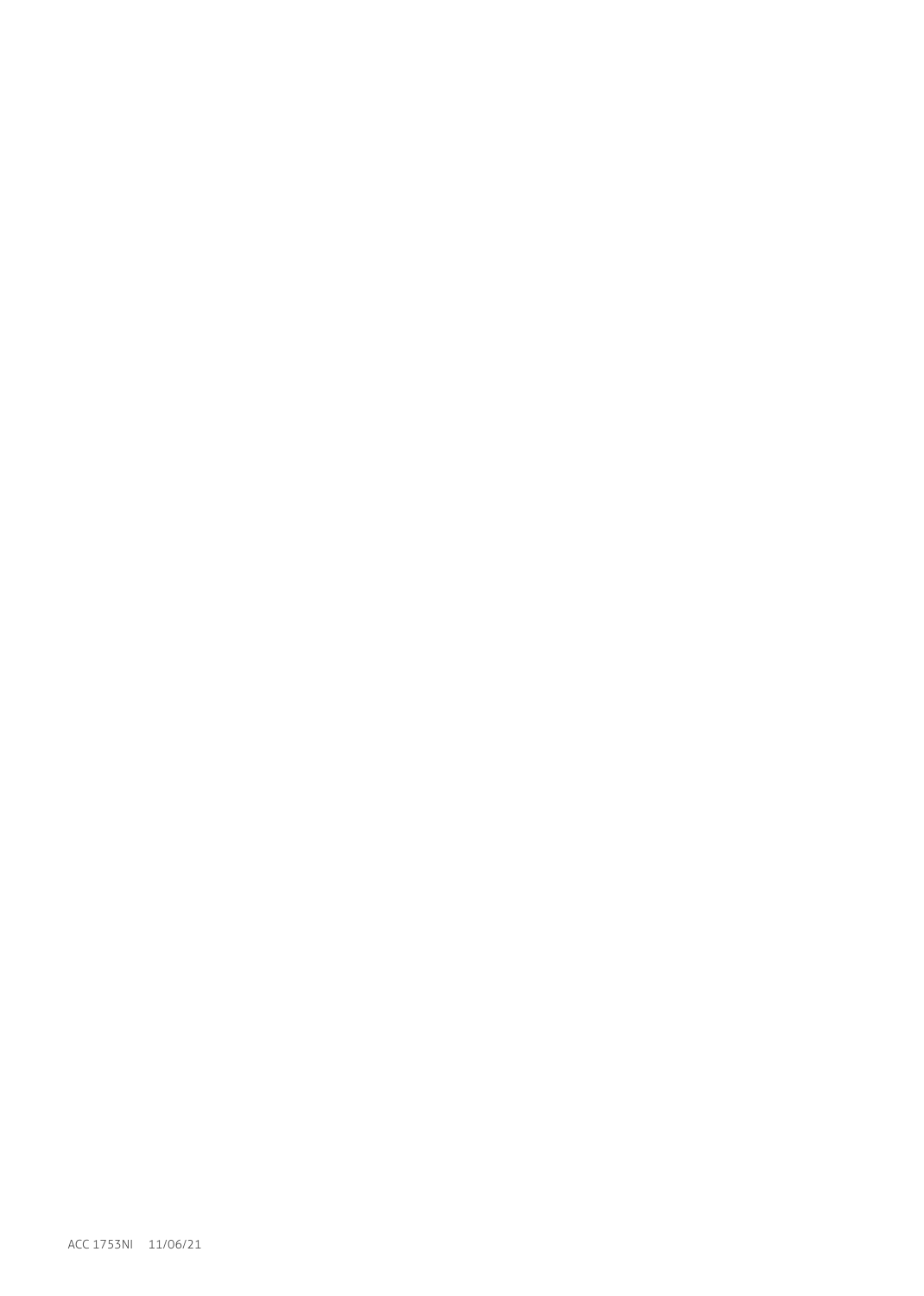# **CONTENTS**

|                | Summary of Parts and Key Terms<br>Table                    | Page 2     |  |
|----------------|------------------------------------------------------------|------------|--|
|                | Glossary                                                   | Page 2     |  |
|                | <b>PART 1 SECTION A - LOAN TERMS</b>                       |            |  |
| 1              | Payments                                                   | Page 3     |  |
| $\overline{2}$ | Page 3<br>Interest charged on you loan                     |            |  |
| 3              | Changing the Interest rate                                 | Page 3     |  |
| 4              | When we can ask for repayment<br>of everything you owe us  | Page 4     |  |
| 5              | Incurring charges on your loan                             | Page 4     |  |
| 6              | Changing our charges                                       | Page 4     |  |
| 7              | Telling you about changes to our<br>Page 5<br>charges      |            |  |
|                | <b>SECTION B - SAVINGS ACCOUNT TERMS</b>                   |            |  |
| $1 - 6$        | General account Information                                | Page 5     |  |
| 7              | Joint accounts                                             | Page 5     |  |
| 8              | Interest                                                   | Page 5     |  |
| 9              | Incurring charges on savings<br>accounts                   | Page 5     |  |
| 10             | When we can make changes to<br>charges                     | Page 5     |  |
| 11             | When we can make changes to<br>savings terms               | Page 5     |  |
| 12             | Additional reasons we can make<br>changes to savings terms | Page 5 & 6 |  |
| 13             | Telling you about changes                                  | Page 6     |  |
| 14             | Payments on your account                                   | Page 6     |  |
| 15             | Electronic payments                                        | Page 6     |  |
| 16             | Payments out                                               | Page 6     |  |
| 17             | Payments in                                                | Page 7     |  |
| 18             | Cheques                                                    | Page 7     |  |
| 19             | Cancelling a payment                                       | Page 7     |  |
| 20             | Restrictions on transactions                               | Page 7 & 8 |  |
|                |                                                            |            |  |

| 21           | Responsibility for incorrect, late<br>Page 8<br>or failed payments                                                 |              |
|--------------|--------------------------------------------------------------------------------------------------------------------|--------------|
| 22           | Unauthorised transactions                                                                                          | Page 9       |
| 23           | Additional requirements for<br>keeping your security details<br>safe where you have an internet<br>enabled account | Page 9       |
| 24           | Charge over savings account                                                                                        | Page 9 & 10  |
| 25           | Your responsibilities                                                                                              | Page 10      |
| 26           | Communicating with you                                                                                             | Page 10      |
| 27           | Trustees                                                                                                           | Page 10      |
| 28           | Right to close the account                                                                                         | Page 10      |
| 29           | Use of the internet service                                                                                        | Page 10      |
| 30           | Тах                                                                                                                | Page 10      |
| 31           | Payment information                                                                                                | Page 10      |
|              | <b>PART 2- MORTGAGE CONDITIONS</b>                                                                                 |              |
| $\mathbf{1}$ | Security                                                                                                           | Page 11      |
|              |                                                                                                                    |              |
| 2            | Looking after the property                                                                                         | Page 11      |
| 3            | Use and occupancy of the<br>property                                                                               | Page 11      |
| 4            | Insuring the property                                                                                              | Page 11 & 12 |
| 5            | Action we may take                                                                                                 | Page 12      |
| 6            | When we can act on your behalf                                                                                     | Page 12      |
| 7            | Compensation from third parties                                                                                    | Page 12      |
|              | <b>PART 3 - GENERAL TERMS</b>                                                                                      |              |
| 1            | Joint borrowers                                                                                                    | Page 13      |
| 2            | Transferring the mortgage                                                                                          | Page 13      |
| 3            | Notices                                                                                                            | Page 13      |
| 4            | Other terms to be aware of                                                                                         | Page 13      |
|              | Important information about<br>compensation arrangements                                                           | Page 14      |
|              | Not happy with our service?                                                                                        | Page 14      |

# **Accord Mortgages: Offset Terms 2021 and Mortgage Conditions 2016 Northern Ireland**

Your terms and conditions are made up of 3 parts.

Part 1 is made up of two sections. Together they are the offset terms.

Section A is the loan terms. These set out the terms applicable to the money we have loaned to you, including its repayment and how we will charge you interest and make charges on your offset loan.

Section B is the savings terms. These set out how the savings account will operate and when we may charge you for services related to a savings account.

**Part 2** is the mortgage conditions. These set out the terms applicable to the security we have taken over your property, including what we may do with the property if you do not repay.

Part 3 sets out some general terms applicable to the relationship between you and us.

Below is a summary of some of the key terms in this booklet. It is important that you read and consider all of the terms and conditions which apply along with your mortgage offer and any other documents we have provided to you. In the event that there is any inconsistency between the terms and conditions contained in this booklet and the provisions of your mortgage offer, the terms contained in your mortgage offer will apply.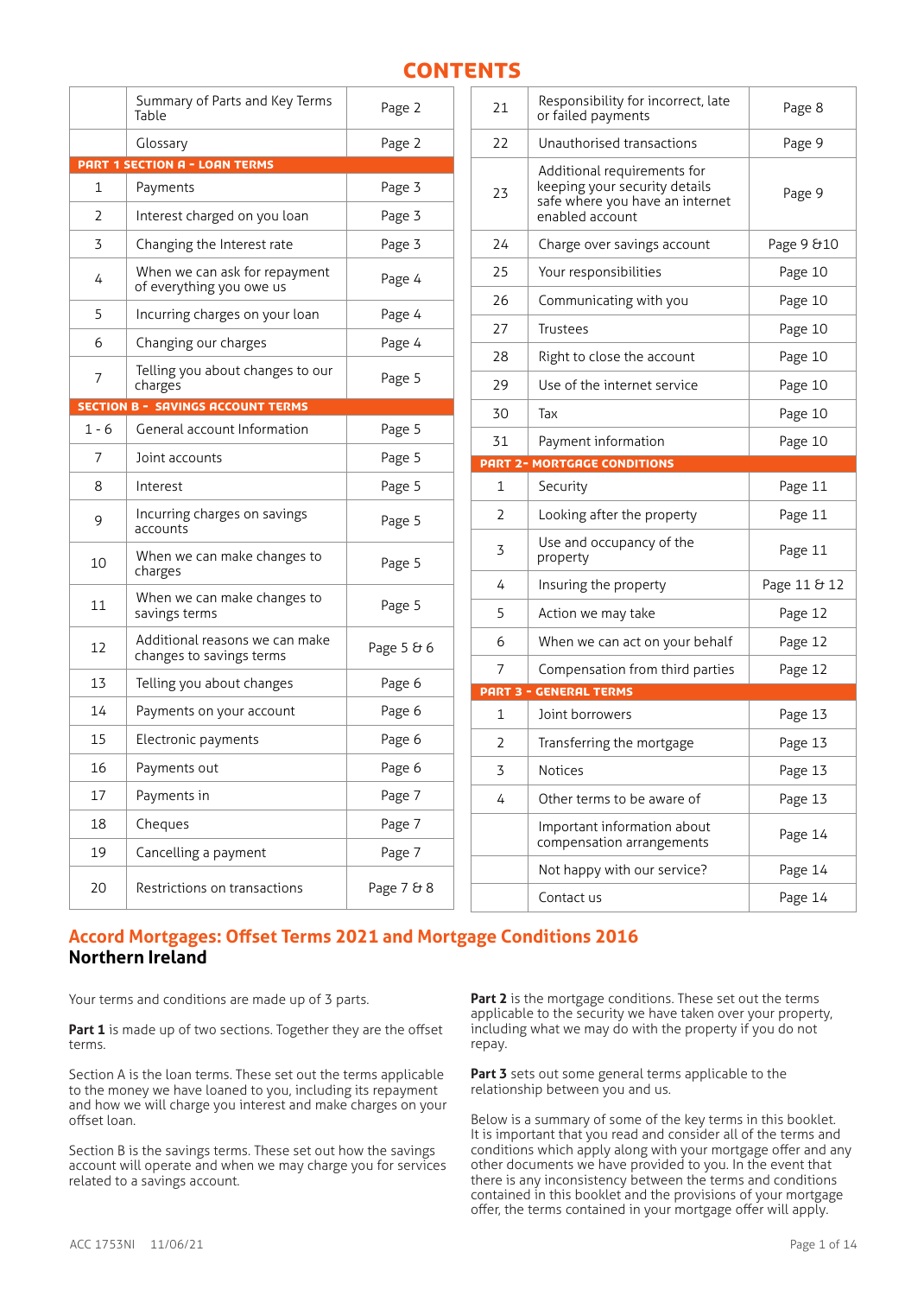# SUMMARY OF KEY TERMS

term 4.3 of your loan terms.

OUR CHARGE OVER SAVINGS ACCOUNT

RTY OBLIGATION

mortgage offer.

letting the property.

about insuring the property. Action we may take

your property. **CHARGES** 

**Centre** 

terms.

#### NTHLY PAY

It is important that you pay us on time the amount of the monthly payments.

The monthly payments are set out in your mortgage offer and can be varied in certain circumstances. Refer to term 1.4 of your loan terms for further details.

If your mortgage loan is a repayment mortgage, your monthly payments will include capital (the money loaned to you) and interest.

If your mortgage loan is an interest only mortgage, your monthly payments will be made up of interest and you will still have to repay all of the capital at the end of the mortgage term. It is very important that you make arrangements to repay the amount of capital at the end of the mortgage term and regularly check to ensure that you will be in a position to repay the capital by the end of the term. **CHARGING INTEREST ON YOUR LOAN** 

We will charge you interest on the amount that you have borrowed at the interest rate set out in your mortgage offer.

Unless your mortgage offer states that your interest rate is fixed, we can vary the interest rate that applies to your mortgage loan for a number of reasons. These reasons are set out in term 3.3 of your loan terms. Please ensure that you have considered those reasons and understand that the amount you pay on your mortgage loan will increase if we increase the interest rate.

We will give you notice either by advertisement or personally of any increase in the interest rate either before or as soon as possible after the increase takes effect. If you would prefer to repay your mortgage loan at that point you can, but you may have to pay an early repayment charge and other charges. The charges are as set out in your mortgage offer. We do not have to give you notice if we decrease the interest rate.

#### OFFSETTING SAVINGS

You must have at least one offset savings account.

No interest will be paid on any savings.

Any money held in the offset savings account is deducted from your loan balance before calculating the interest payable on your loan.

We will work out the difference at the end of each day between the loan balance and the savings you have in an offset savings account. If the loan balance exceeds the savings we will charge interest on the difference.

Immediate repayment

In certain circumstances we can ask you to repay immediately all the outstanding money under the mortgage, such as if you are in arrears by a certain amount of your monthly payments. The full set of circumstances in which we may do this is set out in term 4.1 of your loan terms.

For further copies of these Terms, our Loans Administration Fee Tariff, or Offset Account Charges and Fees Information leaflet, call 0345 1 200 872 or look on our website at www.accordmortgages.com.

services.

# **GLOSSARY**

# **Certain words used in Parts 1 to 3 of this booklet have a special meaning. These are set out below:**

**Account Document** means a passbook, certificate, or similar item that we designate to be an account document.

**Interest Rate** means the rate of interest shown in the Offer or the new rate of interest if we change it in accordance with these Terms.

**Internet Enabled Account** means a Savings account that you have opened with us or can otherwise, once you have registered with us to do so, access or manage through our website or mobile application, via the internet (our internet banking service)

**Loan** means any individual amount of money we have lent to you or may lend to you, as set out in an Offer, on the security of a Property. This may include, for example, any additional Loan and any other money you owe us at any time such as interest and unpaid fees and charges. You may have more than one Loan.

**Loan Terms** means the terms in Part 1, Section A and the Glossary of this booklet.

**Login Password** means the internet service access password used by you to access your Internet Enabled Account.

**Mortgage Conditions** means the terms in Parts 2 and 3 and the Glossary of this booklet and which together are the Mortgage Conditions 2016 England & Wales.

**Offer** means any written offer of a Loan sent to you which results in a Loan being made.

**Offset Account** means the Loan account and a Savings Account.

**Offset Account Charges and Fees Information leaflet** means the leaflet which contains the current amount of the standard charges in relation to a Savings Account referred to in Savings Term 9. You will receive the current version with the Offer. It is subject to change from time to time in accordance with Savings Term 10. You can obtain the latest version from our website or from our Customer Contact Centre.

**Offset Terms** means the terms in Parts 1 and 3 and the Glossary of this booklet.

**our, us and we** refer to Accord Mortgages Limited and includes our successors in title and any party our interest in the Loan and mortgage is transferred to under Part 3, Term 2 of theses Terms.

These terms also allow us to give you three month's notice to repay your mortgage in full. The reasons why we may do this are set out in

Please make sure that you understand these reasons because if we ask you to repay under one of these terms and you do not, then we could take further action against you. This could mean repossessing

In addition to your monthly payments, we may make charges for items relating to your mortgage, services you ask us to provide or

Our current list of mortgage charges (our tariff) is provided to you with these terms. Savings account charges are set out in our "Offset Account Charges and Fees Information" leaflet and is provided with these terms. You can get a copy from our website at www. accordmortgages.com, or by telephoning our Customer Contact

We can change these charges and the reasons why we may do this are set out in term 6 of your loan terms and term 10 of your savings

Your mortgage loan will be secured over the property set out in your

It is important that the property is kept in a good state of repair. Your mortgage conditions sets out some obligations on you in relation to maintaining the property, for example completing building work. You must also obtain our permission before you carry out certain actions in relation to the property, such as altering, extending, or

You are responsible for insuring the property. The property must be insured against the usual risks to a property (fire and flood for example) and for an amount that is sufficient to fully re-instate the property in the event that it is destroyed. Please refer to the mortgage conditions and your mortgage offer for further details

We or a receiver can take certain action in relation to the property if you breach these terms, such as you fail to make your monthly payments. These actions are set out in your mortgage conditions. They include taking possession of the property and selling it. Although a receiver would be appointed by us, they would be acting on your behalf and you would be responsible for paying for their

We will have a charge over the money in a savings account as security for any money you owe us. Until we enforce the charge the

savings account can be operated in the usual way.

costs incurred because you do not keep to these terms.

**Property** means a property which is security for a Loan and where appropriate includes all or any part of the Property.

**Saver** means an individual and, in the case of joint accounts, includes all Savers who have a Savings Account. A Saver must also be a borrower. **Savings** means savings (if any) in a Savings Account.

**Savings Account** means an account with the Society in our name as trustee for a Saver, where we have agreed that the Savings are to be set off against the Loan.

**Savings Terms** means the terms in Part 1, Section B and the Glossary of this booklet.

**Security Details** means any passwords, selected personal information or other information used in connection with the internet service, and includes your Login Password.

**Society** means Yorkshire Building Society.

**Tariff** means our Loans Administration Fee Tariff of mortgage charges which applies to your Loan. You will receive the current version with the Offer. The Tariff states the current amount of the charges which we may make under these Terms. The Tariff is subject to change from time to time in accordance with these Terms and you can always obtain the latest version on our website or by telephoning our Customer Contact Centre.

**Terms** means all the terms and conditions set out in this booklet. Where the Terms are issued with an additional Loan or product transfer, Terms means Parts 1 and 3 and the Glossary of this booklet.

**working days** means Monday to Friday excluding bank and public holidays in England and Wales.

**you** and **your** in these Terms refer to a person who is a borrower except for in the Savings Terms, where you and your refer to a person who is a Saver.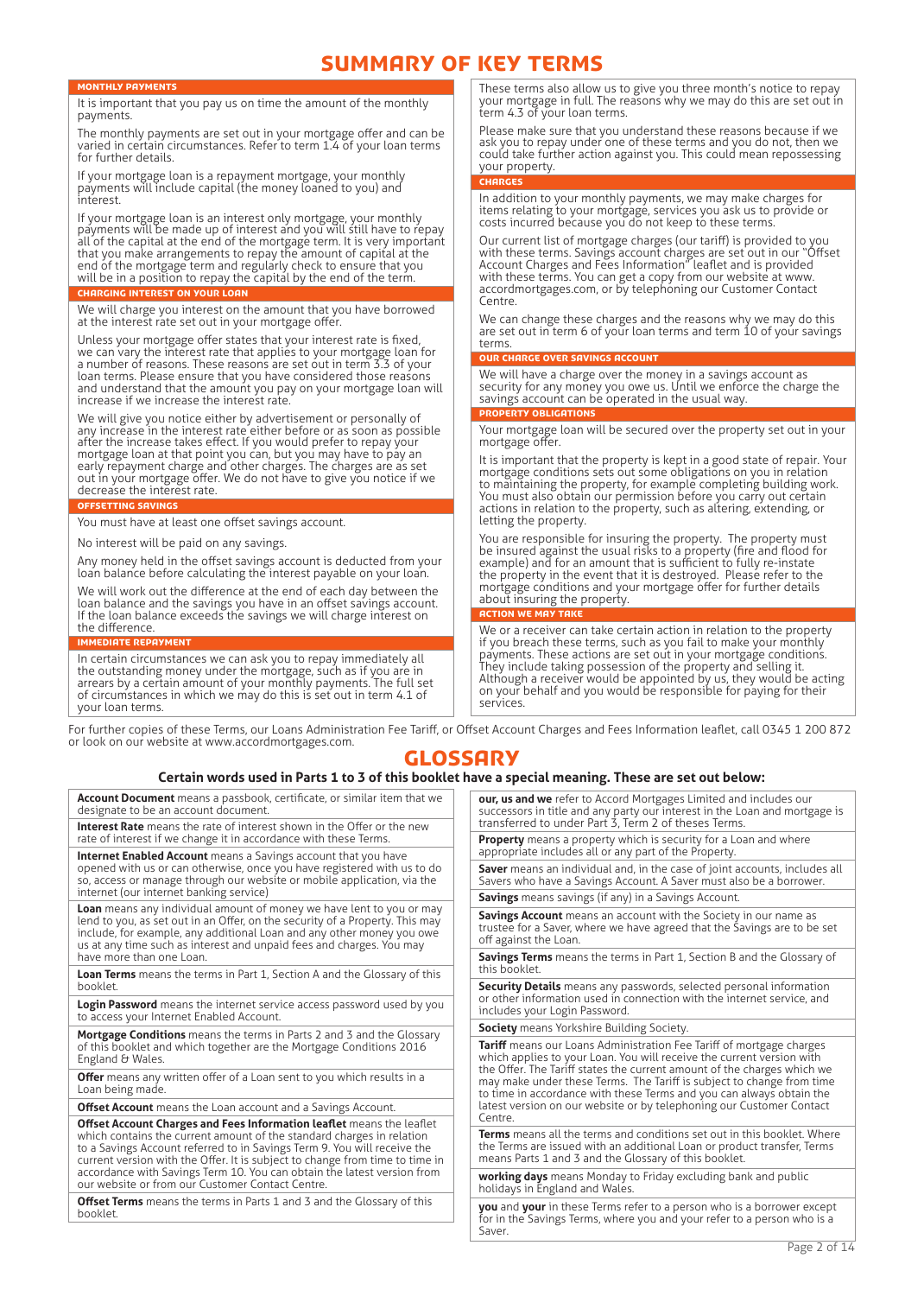# **PART 1: SECTION A - LOAN TERMS**

# **1 Payments**

- 1.1 You must repay the Loan to us by the end of the term set out in your Offer.
- 1.2 You will make the monthly payments set out in your Offer until your Loan is repaid. These payments will start in the month after the Loan is advanced to you and will be due on the first day of the month if no other date has been arranged. The monthly payments should be made by Direct Debit. If you wish to change the date on which your monthly payments are made or change the method by which you make your monthly payments, you should contact us by telephoning our Customer Contact Centre.
- 1.3 If you have a repayment mortgage you will have to make monthly payments that are made up of interest and the capital loaned to you. Your payments will be calculated so that the whole Loan plus interest is repaid by the end of the term. If you have an interest only mortgage, your monthly payments will be made up of interest. You will need to make a lump sum payment at the end of the term to repay all of the capital.
- 1.4 In certain circumstances we may vary the monthly payment amount. We may do this, for example, if:
	- (a) there are changes in the Interest Rate;<br>(b) there are changes in the amount of any
	- (b) there are changes in the amount of any insurance premiums that we may pay on your behalf;
	- (c) payments are being made later or earlier than expected;
		- (d) we lend you more money;
		- (e) we can you more more,<br>
		(e) there is a change to your mortgage term;<br>
		(f) you switch your repayment type from int
		-
		- $(f)$  you switch your repayment type from interest only to repayment or repayment to interest only;<br>(g) we need to recover any unpaid costs or charges (including unpaid ground rent and service charg<br>(h) there is any compul we need to recover any unpaid costs or charges (including unpaid ground rent and service charges) added to your Loan;  $\overline{h}$  there is any compulsory change in law or regulation;<br>(i) we need to take into account the way in which we ac
		- (i) we need to take into account the way in which we administer (or any person appointed by us administers) our Loan accounts. We may only do this to ensure repayment of the Loan within the term of your Offer;
		- (j) there is a change to the date on which you make your monthly payments;
		- (k) the Savings balance in your Savings Account to offset against your Loan balance changes.

For any change that we make to your monthly payment we will tell you about this in advance and when the first amended payment is due. If your Loan is subject to the annual account review we may not change your monthly payment to take account of account changes in the previous 12 months until the annual account review takes place. In that case we will tell you about any changes in your monthly payment because of changes to your account at the time of your annual account review. Your Offer tells you whether your Loan is subject to the annual account review and where you can find more information about how it works.

1.5 Where these Terms are issued with an additional Loan or a product transfer which is made after your first Loan, the Offset Terms will apply to the additional Loan or product transfer.

# **2 Interest charged on your loan**

- 2.1 The way we calculate interest on your Loan balance is set out in your Offer.
- 2.2 You must have at least one Savings Account. The balance of any Savings held in a Savings Account is deducted from your Loan balance before calculating the interest payable on your Loan.
- 2.3 We will work out the difference at the end of each day between the Loan balance and the Savings. If the Loan balance exceeds the Savings balance we will charge you interest on the difference.
- 2.4 If you have different parts to your Loan, in calculating the interest to be charged on your Loan, we will offset any Savings against the different parts in the following order:
	- (a) if your Loan has different Interest Rates, the highest Interest Rate through to the lowest;
	- (b) if your Loan has different Interest Rate types, variable Interest Rates before fixed Interest Rates;
	-
	- (c) if parts of your Loan were completed at different times, the more recent through to the oldest; if parts of your Loan have different methods of repayment, the repayment (capital and interest) method before the interest only method; and
	- (e) in part number order, the highest number to the lowest.
- 2.5 If you do not make a payment on time, you will also be charged interest at the Interest Rate on the unpaid interest that forms part of your outstanding Loan balance.

# **3 Changing the Interest Rate**

- 3.1 A mortgage loan can last for a long time, so the levels of our interest and charges may change during the term. Unless your Interest Rate is stated in your Offer as being fixed, we have the power to vary the Interest Rate for certain reasons.
- 3.2 We may reduce the Interest Rate on the Loan without notice to you at any time, although if that results in a different monthly payment we will tell you before it is due.
- 3.3 Subject to any specific terms in your Offer, we can increase the Interest Rate at any time where we reasonably believe that the increase is needed for any one or more of the following reasons listed below:
	- (a) to take account of any change in the costs reasonably incurred by us in managing our mortgage business and in particular providing and administering our mortgage accounts, which may include changes in the technology and systems we use;
	- (b) to take account of changes or anticipated changes in the law or the interpretation of the law, due to regulatory requirements, decisions or recommendations of an ombudsman, regulator or similar person, any code of practice or industry guidance applicable to the conduct of our business;
	- (c) to take account of changes in the Bank of England base rate or the nearest equivalent rate set by the Bank of England or any body which may, in the future, take over responsibility for interest rate setting from the Bank of England;
	- (d) to respond to increases in our costs of raising funds to finance our lending these costs include:
		-
		- (i) interest paid to our investors:<br>(ii) the cost of money which we b
		- (ii) the cost of money which we borrow; and (iii)  $inters$  therest rates we need to pay in order to interest rates we need to pay in order to attract and retain savers.

Any increase in the Interest Rate we make for any of the reasons stated above will be reasonable and proportionate.

- 3.4 In addition to the reasons set out above, we can increase Interest Rate in exceptional economic or financial circumstances which we reasonably believe have had or are likely to have a significant effect on the United Kingdom financial system or a significant effect on building societies operating in the United Kingdom, to allow us to manage our business prudently and in accordance with regulatory requirements. If we use this power to increase the Interest Rate we will always:
	- (a) respond proportionately to the circumstances giving rise to the change;<br>(b) eive you personal notice before we make such a change. The period of r (b) give you personal notice before we make such a change. The period of notice will be a period which we consider is reasonable in the circumstances;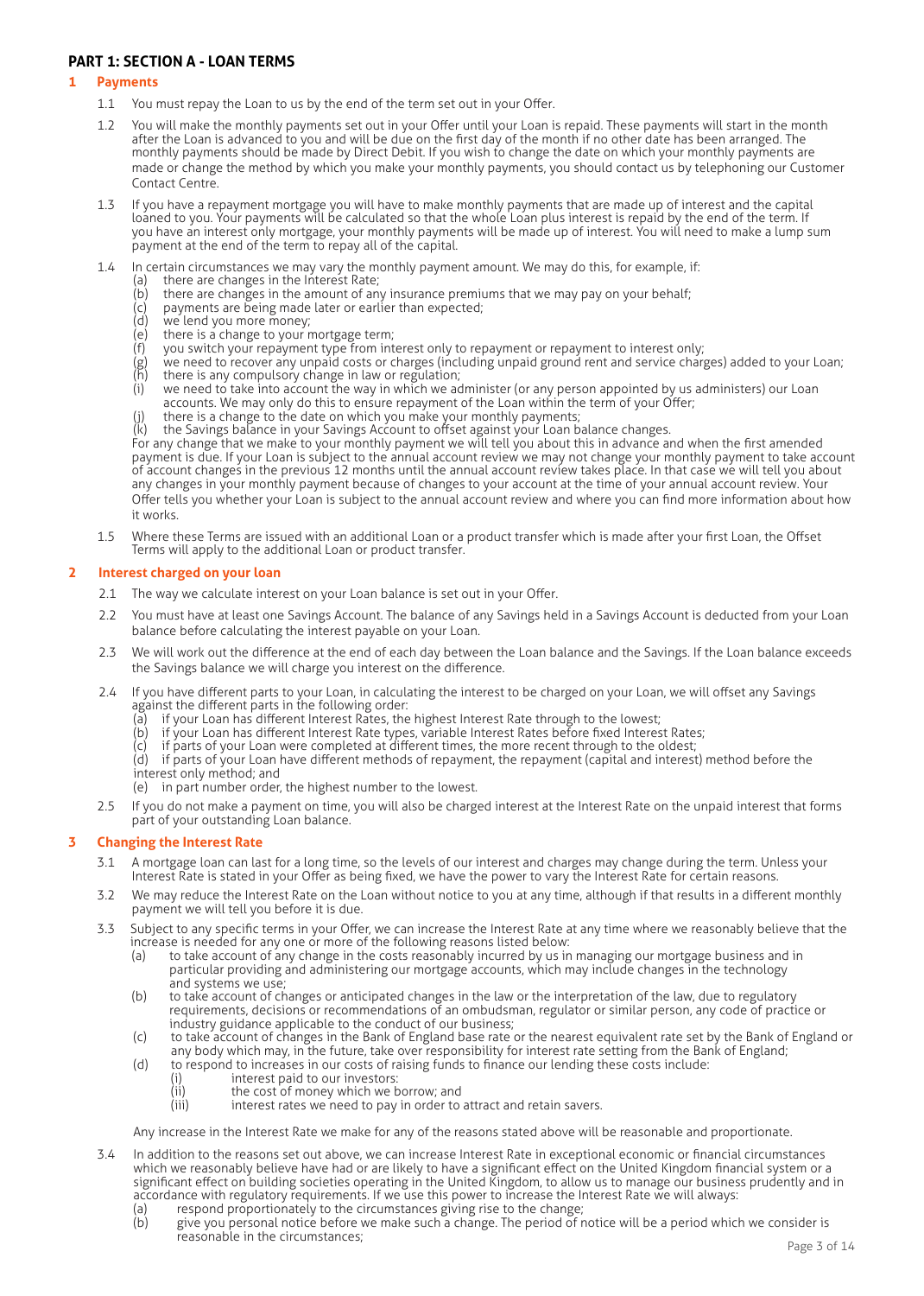- (c) tell you that the Interest Rate is being changed under this particular power and explain why the change is being made; and
- (d) reduce the Interest Rate again when and as far as the relevant circumstances and the need to manage our business prudently, permit.

# **4 When We Can Ask For Repayment of Everything You Owe Us**

- 4.1 In certain circumstances you will have to pay to us everything you owe all at once. We will only ask you to do this if:
	- (a) you have failed to make payment of an amount of two or more of your monthly payments on any Loan or any other sums are due to us and you have not paid them;
	- (b) you materially or persistently do not comply with any of your obligations (other than payment of the monthly payments) to us;
	- (c) you are made bankrupt;<br>(d) you enter into an arrange
	- you enter into an arrangement with or for the benefit of your creditors or you propose to do so; or
	- (e) the Property is compulsorily acquired (for example, a local authority forces you to sell your Property to them).
- 4.2 If you do not repay the outstanding balance when requested and we get a judgment against you for that amount or part of it, you will pay interest on the amount of that judgment at the Interest Rate or a rate set by the Court.
- 4.3 We may also ask you to repay everything that you owe on three months' personal notice in certain circumstances, which are: (a) any information given by you or on your behalf was, at the time it was provided, materially incorrect or misleading and would have affected our decision to provide a Loan to you;
	- (b) we have a good reason to believe that you have been involved in fraudulent or serious criminal behaviour;
	- $(c)$  we have good reason to believe that the relationship between us has irretrievably broken down, such as physical, threatening or abusive behaviour to our staff;
	- (d) we reasonably consider that something that you have done or not done has put our security interest in the Property at risk in a material way; or
	- (e) where we reasonably consider it necessary due to regulatory or tax reasons (we would not rely on this reason without reference to and acceptance by our regulator).

#### **5 Incurring Charges on your Loan**

- 5.1 We may charge you for services we provide and costs we incur. There are a number of specific charges which are set out in your Offer and Tariff and which form part of the price for your Loan. These will usually (but not always) be connected to specific costs for the operation of the Loan or mortgage and where you ask us to provide a document or service in connection with the Loan or mortgage, whether to you or anyone else.
- 5.2 Additionally, there are a number of more general costs which may arise through the life of the Loan. These are usually incurred because you ask us to do something or you do not keep to your obligations to us.
- 5.3 Examples of charges include (but are not limited to):
	- (a) **Operation costs:** Charges may be incurred when we:
		- (i) supply or copy deeds or documents to you or anyone acting for you;
		- (ii) discharge our security or release the Property or any related rights from our security;<br>(iii) release any title deeds;
		- (iii) release any title deeds;<br>(iv) process any request for
		- $(iv)$  process any request for any change in the terms of the Loan or the mortgage;<br>(v) give you or anyone authorised by you any assistance or information in conne
		- give you or anyone authorised by you any assistance or information in connection with the Property, the Loan or the mortgage;
		- (vi) incur third party charges in dealing with the mortgage or its discharge, such as Land Registry fees.
	- (b) **Legal costs:** Before the first Loan is made we will have to set up a mortgage over the Property to secure this and any future Loans. You will be responsible for paying the legal costs of any conveyancer who undertakes our legal work in relation to the mortgage. The Offer will state whether we are paying the whole or part of the legal costs involved in setting up the first Loan.
	- (c) **Costs to safeguard our security:** You must pay us all reasonable costs which we incur to safeguard our security or because you fail to fulfil any obligations you have under the Loan or the mortgage. Where we are able to make a genuine pre- estimate (based on our mortgage lending activities as a whole) of the expenses we are likely to incur, the amount of the charge will be set out from time to time in our Tariff and will be limited to this amount. Where we cannot make a genuine pre-estimate we will charge a reasonable amount and any external costs which we may incur. Examples of
		- activities that we may incur costs for are (but are not limited to):<br>(i) any legal proceedings and costs relating to the mortgage ( any legal proceedings and costs relating to the mortgage (this applies whether or not you are a party to the proceedings);
		- (ii) exercising any of the rights or powers given to us by law, these Offset Terms or your mortgage conditions;<br>(iii) recovering any of the outstanding Loan:
		- recovering any of the outstanding Loan;
		- (iv) insuring the Property or checking that any insurance of the Property which you have arranged is adequate for our purposes;
	- (d) **Arrears Charges:** If your Loan account falls into arrears, then we will charge you arrears administration fees. The time from when we start charging these fees and the amount of these fees will be set out in our Tariff. Arrears administration fees are calculated to cover our administrative costs in dealing with those arrears. Where arrears administration fees are charged, they will be added to your Loan balance each month. Legal costs may also be charged and will be added to your Loan balance if we have to take further action.
	- (e) **Savings Charges:** We may also make charges in relation to a Savings Account. Details are in the Savings Terms.
- 5.4 We can add charges or costs to your Loan. If costs or charges are added to your Loan balance:
	- (a) we will charge interest on the charge or cost from the time it is added to your Loan until it is repaid at the Interest Rate or, where there is more than one such rate, at the highest rate;
	- (b) for any change that we make to your monthly payment as a result of costs or charges being added to your Loan account, we will tell you about this in advance and when the first amended payment is due. If your Loan is subject to the annual account review we may not change your monthly payment to take account of costs or charges being added to your Loan in the previous 12 months until the annual account review takes place. In that case we will tell you about any change in your monthly payment because of this at the time of your annual account review. Your Offer tells you whether your Loan is subject to the annual account review and where you can find more information about how it works.

#### **6 Changing Our Charges**

We may change our charges at any time. Where the change is not to your advantage (for example, if we increase a charge or introduce a new one), we will only make the change for one or more of the following reasons:

- (a) to take account of, in a proportionate manner, changes in the expenses which we reasonably incur (including our reasonable management, administrative and external costs) in respect of the particular product or service provided to you, which may include changes in the technology and systems we use; or
- (b) to take account of, in a proportionate manner, changes or anticipated changes in the law or the interpretation of the law, due to regulatory requirements, decisions or recommendations of an ombudsman, regulator or similar person or any code of practice or industry guidance applicable to the conduct of our business.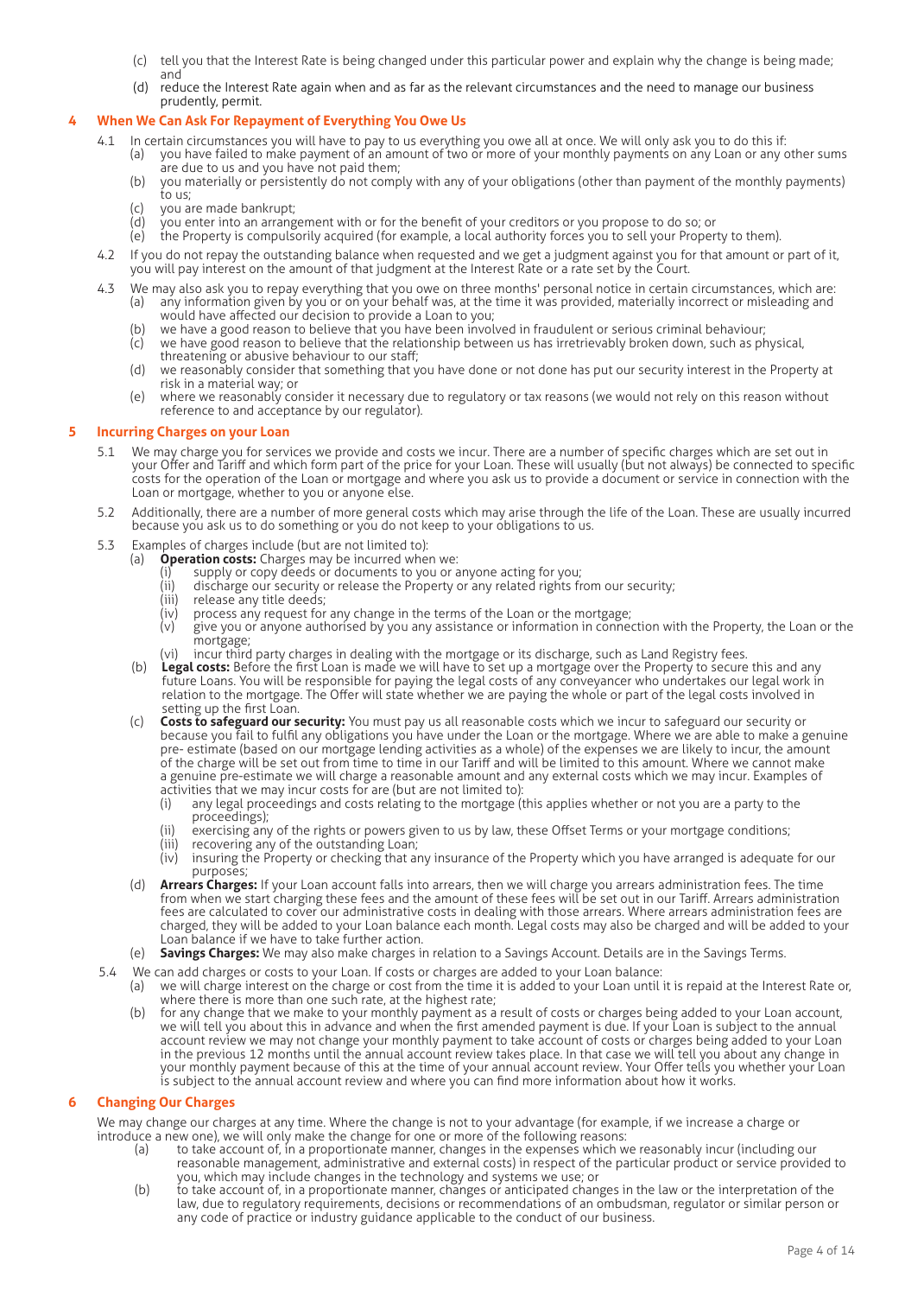#### **7 Telling you about changes to our charges**

If we make a change to our charges in the Tariff:

- (a) the new charge will be set out in the Tariff which will be provided to you personally at least once a year when changes are made;
- (b) we will tell you when you ask us to do something which incurs a charge; and  $(c)$  the Tariff will be available from our website or from our Customer Contact Co
- the Tariff will be available from our website, or from our Customer Contact Centre.

# **PART 1: SECTION B - SAVINGS ACCOUNT TERMS**

- **1** The Offset Account must always include at least one Savings Account.
- **2** You are not required to hold a minimum amount of money in a Savings Account but a Savings Account cannot be overdrawn.
- **3** The maximum number of Savings Accounts is three. These must be held by a borrower named in the Offer.
- **4** All Savings Accounts will be opened with the Society in which we will hold the Savings as trustee on behalf of a Saver. **A Saver will not be a member of, or have any membership rights in, Yorkshire Building Society.**
- **5** The sole obligation to repay any Savings is that of the Society. Although the Society has a direct responsibility to a Saver for the repayment of Savings, all dealings on the Savings Account will be through us as trustee of the Savings Account.
- **6** Any deposit a Saver makes into the Savings Account by post must be sent to us and made payable to "Accord Mortgages Limited a/c [Savings Account number] [your name]". If you wish to withdraw money from a Savings Account by post you must instruct us in writing and we will arrange for payment to be made. We also provide an internet service for Internet Enabled Accounts.

#### **7 Joint accounts**

- 
- 7.1 If there is more than one of you:<br>(a) the Savings Terms apply to (a) the Savings Terms apply to all of you together and to each of you on your own; and
- (b) each of you can be held fully responsible for any liability that you may have.
	- 7.2 We will accept instructions from, or rely on the signature of, any one of you for all transactions on a Savings Account. This includes withdrawals, transfers, the closure of a Savings Account and moving to a different product. This term applies:
		- (a) unless agreed otherwise at the time a Savings Account is opened (other than Internet
		- Enabled Accounts where each of you will operate the Savings Account individually);
- (b) other than for the exception in (a) above, until we are told otherwise by any one of you; or
	- (c) unless there is a dispute between joint Savers in which case Savings Term 7.3 will apply.
	- 7.3 From the time we are aware of a dispute between you (for example, if we are informed that the relationship between the parties has ended):<br>(a) we may requir
		- we may require the authority or the signatures of all of you for any further transactions on a Savings Account, including withdrawals and Savings Account closure; and<br>(b) any regular internal transfers on Savings Accou
		- any regular internal transfers on Savings Accounts will be cancelled.
	- 7..4 A maximum of two of you can hold any one Savings Account.
	- 7.5 You can only hold a joint Savings Account with another borrower named on the Offer.
	- 7.6 A notice given on a joint Savings Account can be given to all Savers by giving that notice to the first named Saver on our records.
	- 7.7 If one of you dies the survivor should tell us and provide us with the appropriate proof of death. We will then change the Savings Account so that it can be operated by the survivor and the survivor owns the Savings Account and only the survivor is able to operate it.

#### **8 Interest**

Interest will not be paid by the Society on any Savings.

#### **9 Incurring Charges on Savings Accounts**

- 9.1 Charges may be made for opening and administering a Savings Account and for services provided in connection with it and those charges will be deducted from the balance in a Savings Account. Details of the standard charges are contained in our leaflet "Offset Account Charges and Fees Information".
- 9.2 You will be told about a charge which affects a particular product or service before you use it or at any other time you ask.

#### **10 When changes can be made to charges**

We may need to make a change to charges applicable to Savings Accounts at any time, including adding new ones, for one or more of the following reasons:

- (a) to take account of, in a proportionate manner, changes or anticipated changes in the law or the interpretations of the law, due to regulatory requirements, decisions or recommendations of an ombudsman, regulator or similar person, any code of practice or industry guidance applicable to the conduct of our business; or
- (b) to take account of, in a proportionate manner, changes in the expenses we reasonably incur (including our reasonable management, administrative and external costs) in respect of the particular product or service provided to you, which may include changes in the technology and systems we use.

### **11 When we can make changes to savings terms**

We may need to make a change to charges or terms applicable to Savings Accounts at any time, including adding new ones, for one or more of the following reasons:<br>(a) to take acc

- to take account of legitimate cost increases or reductions of more efficiently operating and administering your account, which may include changes in technology and the systems we use;<br>(b) to give extra benefit to savers, including making the terms of
	- to give extra benefit to savers, including making the terms of the accounts easier for you to understand, or to make them fairer;
- (c) to correct mistakes if it is reasonable to do so; or  $(d)$  if it is to your advantage.
- if it is to your advantage.

#### **12 Additional reasons we can make changes to savings terms**

- 12.1 We may also need to make changes to charges (including to add new ones) or to the terms applicable to Savings Accounts, in exceptional economic or financial circumstances which we reasonably believe have had or are likely to have a significant effect on the United Kingdom financial system or a significant effect on building societies operating in the United Kingdom to allow us to run our business prudently, for example to reflect changes to the way we run our business and savings accounts, including in accordance with regulatory requirements, even if the requirements themselves have not changed. If we use this power to make changes to terms we will always:
	- (a) respond proportionately to the circumstances in question; and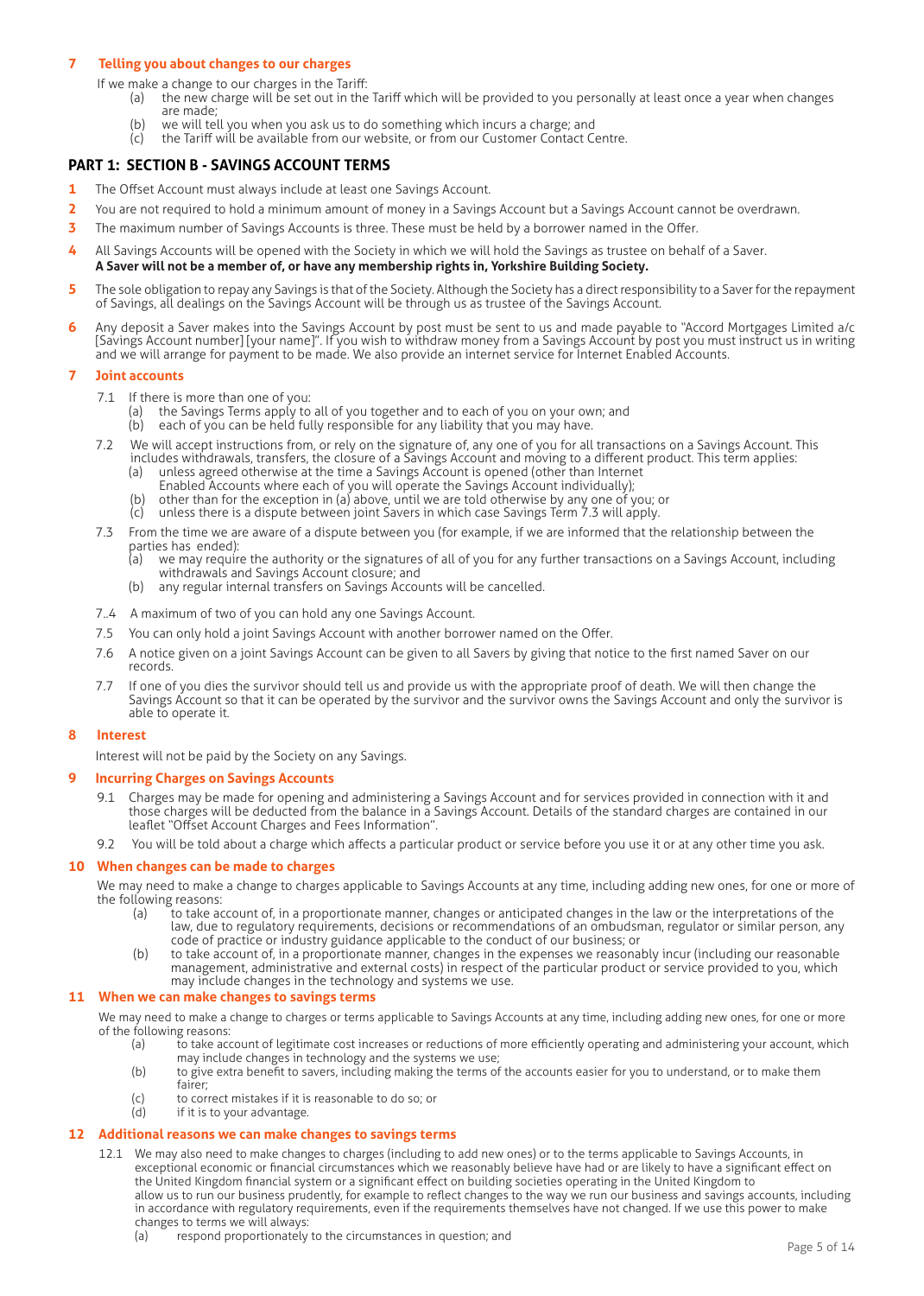- (b) tell you that the change is being made under this particular power and explain to you why the change is being made, when we give you notice of the change.
- 12.2 Any changes we make to charges or any of the terms applicable to your account, for any of the reasons stated in these terms will be reasonable and proportionate to the circumstances giving rise to the change.

#### **13 Telling you about changes**

Where we make a change applicable to a Savings Account we will notify you of any such changes giving you at least 2 months advance personal notice of the change. Unless you notify us to the contrary before the change comes into effect you will be treated as having accepted any change we make. At any time before then you may, without notice, switch your money to another savings account with the Society or withdraw all the money from the Savings Account without having to pay any charge for doing so, subject to Savings Terms 1 and 20.

#### **14 Payments on your account**

- 14.1 The types of payments we allow into and out of a Savings Account are shown in the tables below.
- 14.2 You will need enough cleared funds in a Savings Account to carry out any transaction.
- 14.3 All payments into and withdrawals from a Savings Account must be in Sterling.

#### **15 Electronic payments**

- You can make the following types of electronic payments to and from a Savings Account:
	- (a) **Faster Payments**. If you ask us to make a payment in Sterling to a person with an account in the UK that can receive these payments, the Faster Payments Service will be used. If the payment exceeds the Faster Payment limit we have set or the destination account is unable to accept payments through the Faster Payments Service we will tell you at the time you try to make the payment that it cannot be made through the Faster Payments Service. The payment can then either be sent by CHAPS (for which there will be a charge) or by cheque;
	- (b) **CHAPS payments**. Payments out of a Savings Account are subject to separate terms. There is a charge for this service; and (c) **Internal transfers**. This is a transfer of money made from one Savings Account to another Savings Account.
- The following electronic payments can only be made into a Savings Account:
	- (d) **Debit card** payments through our website;
	- (e) **BACS** payments

#### **16 Payments out**

- 16.1 Before asking us to set up an electronic payment transfer you must:
	- provide us with your account number and any other information we may require in order to carry out the transaction for you including the payee's name, their account number and sort code. You must make sure you give us the correct sort code and account number. If you don't, it is unlikely the payment will reach the intended payee even if the payee's name is correct; and
	- (b) complete the request or authority in the form we require depending on the type of transaction you are requesting; (c) if you give a payment instruction using the internet service we may ask you to confirm this by means of an automated message service asking you to confirm that you have instructed the payment to be made. If we are unable to get confirmation from you in this way to verify the instruction for a payment, it will not be made.
	- (d) where we allow you to provide your instructions by telephone, once we have identified you and you have provided all the payment information we require, we will confirm the instructions to you. If you agree the information is correct you will need to confirm this and this will be your consent to make the payment.
- 16.2 It is important that you understand when money on a Savings Account is available to you as we will not allow a payment where there is not enough money in a Savings Account.
- 16.3 Details of the time of day we need to receive your instructions to pay and the maximum time it will take for the payment to be available to the payee are in the Payments out table. With the exception of Faster Payments instructions received via our website at weekend or on public or bank holidays, if you ask for a payment to be made on a non-working day, we will start to make payment on the next working day.

#### **Payments out**

| <b>Payment Type</b>    | Latest time to make<br>request                               | latest time available to Payee's<br>bank or building Society                                             | <b>Notes</b>                                                                                                                            |  |
|------------------------|--------------------------------------------------------------|----------------------------------------------------------------------------------------------------------|-----------------------------------------------------------------------------------------------------------------------------------------|--|
| <b>Faster Payments</b> | <b>Branch</b><br>Opening hours                               | By the end of the next day                                                                               | Subject to a maximum limit                                                                                                              |  |
|                        | <b>Website/Internet</b><br><b>banking service</b> - Midnight | Paper Instructions - 2 days after<br>receipt of request                                                  |                                                                                                                                         |  |
| <b>CHAPS</b>           | <b>Branch</b><br>Opening hours                               | Same working day as the request is<br>received                                                           | You will be charged for this service. Refer<br>to our leaflet "Offset Account Charges<br>and Fees Information. Separate terms<br>apply. |  |
| Internal transfers     | <b>Website/Internet</b><br><b>banking service</b> - Midnight | Immediately unless advised at the time of the transaction<br>Same working day as the request is received |                                                                                                                                         |  |
|                        | <b>Branch</b><br>Opening hours                               |                                                                                                          |                                                                                                                                         |  |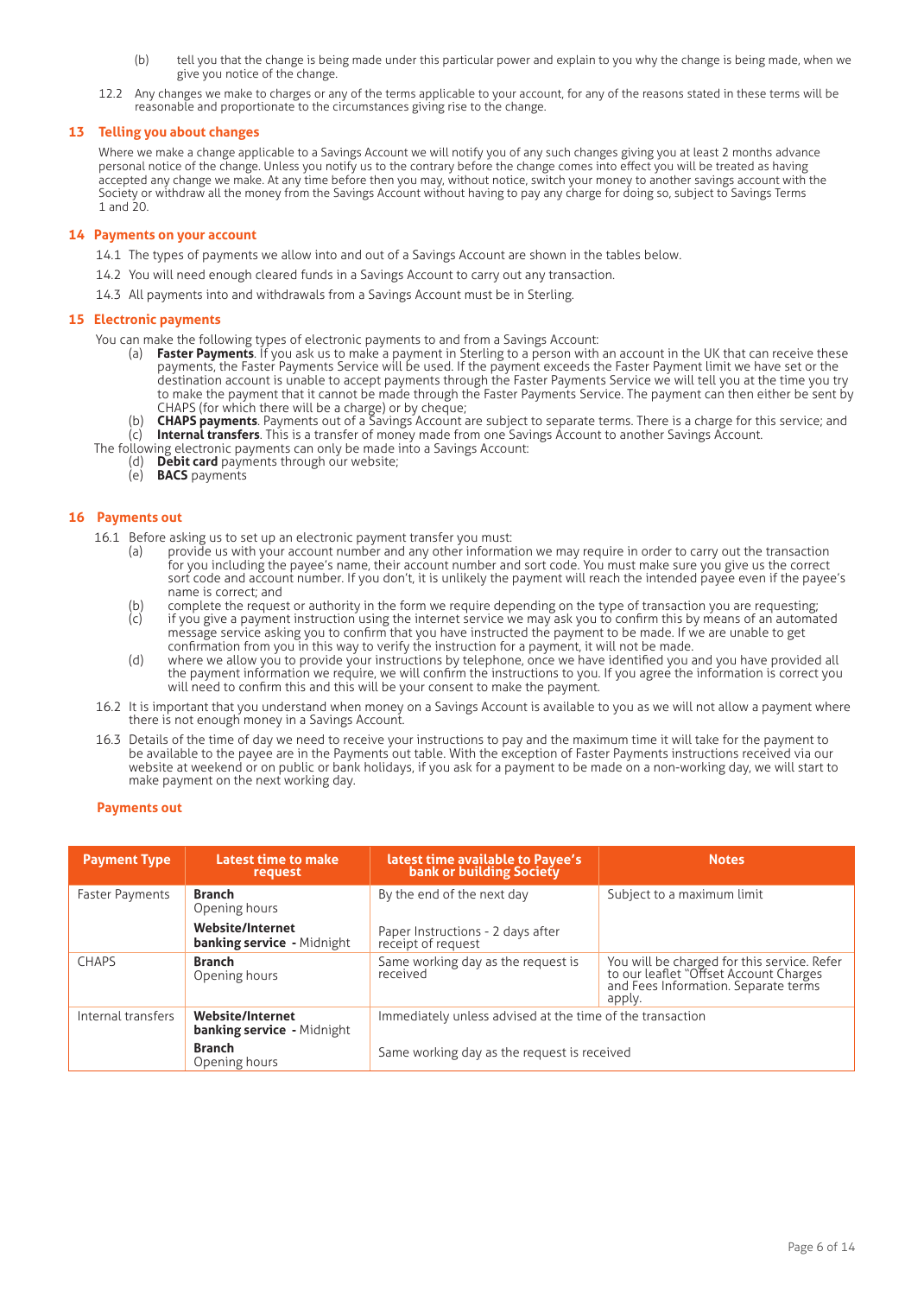# **17 Payments in**

Payments made into a Savings Account are available for withdrawal as set out in the table below.

#### **Incoming payments**

| <b>Payment Type</b>   | Latest time for us to<br>receive payment                 | Time taken to reach<br>your account                                   | On reaching the<br>account, when the<br>money is available | <b>Notes</b>                                                                                                                                                                                                                                                                        |  |
|-----------------------|----------------------------------------------------------|-----------------------------------------------------------------------|------------------------------------------------------------|-------------------------------------------------------------------------------------------------------------------------------------------------------------------------------------------------------------------------------------------------------------------------------------|--|
| Faster Payments       | Available 24/7                                           | Within 2 hours of<br>receipt of payment from<br>our clearing bank     | Immediately                                                | For the bank details you<br>need to use for payments<br>into your Savings Account<br>within the UK, look on our                                                                                                                                                                     |  |
| <b>BACS</b>           | Monday - Friday 9am                                      | Usually 3 working days<br>once the payer has<br>instructed their bank | Immediately                                                | website or contact us.<br>We do not accept non-<br>sterling payments into<br>savings products. A payment<br>sent to your account in<br>a currency other than<br>sterling will be returned<br>to the sending bank in the<br>same currency. The amount<br>returned will be equivalent |  |
| <b>CHAPS</b>          | Moday - Friday 5pm                                       | Usually the same<br>working day                                       | Immediately                                                |                                                                                                                                                                                                                                                                                     |  |
| Debit Card<br>Payment | Via the Website - 24/7                                   | Same day as payment is<br>processed                                   | 2 working days after<br>deposit                            |                                                                                                                                                                                                                                                                                     |  |
| Internal transfers    | <b>Website/Internet</b><br><b>banking service - 24/7</b> | Same day as the transfer                                              | Immediately                                                | to the sterling conversion<br>that was received by YBS                                                                                                                                                                                                                              |  |
| Cheques               | See separate table for cheque clearing timescales        |                                                                       |                                                            |                                                                                                                                                                                                                                                                                     |  |

#### **18 Cheques**

18.1 The cheque clearance timescales applicable to Savings Accounts are set out in the table below.



### **Cheque clearance timescales**

- 18.2 Withdrawals can be made against the cheque deposit on the 3rd working day following the day of receipt. For example cheques deposited on Monday will be available for withdrawal on Thursday.
- 18.3 Cheques paid in on a non-working day will be treated as received on the next working day and will clear in line with the table above.
- 18.4 Cheques that are returned unpaid may be automatically represented for payment a further two times. If this happens to a cheque you deposit, we will write to you and let you know.
- 18.5 Cheques drawn on a bank with an address outside the UK cannot be deposited to your account.
- 18.6 If a cheque is returned unpaid before the end of the 3rd working day following the day of receipt, interest will be adjusted and we will debit your account with the amount of the cheque even if we have allowed withdrawals against it. A cheque that has been returned unpaid after the 3rd working day following the day of receipt will not be taken from your account without your consent unless we reasonably believe that you are a knowing party to fraud.
- 18.7 We can only stop a cheque we've written if you report it lost or stolen. If you request a replacement cheque, it will be issued with exactly the same details as the original cheque. If you want to cancel a cheque made payable to someone else and you do not want a replacement, you must provide us with the cheque itself or the written consent of the payee.

#### **19 Cancelling a payment**

- 19.1 If you have given us your instructions to carry out an electronic payment, and we have accepted your request, you cannot cancel it.
- 19.2 If you have given us your instructions to carry out an electronic payment for a date in the future, you can cancel it provided you tell us by 5pm on the last working day before the day on which the payment is due to be made. You can ask us to cancel it by calling our Customer Contact Centre.
- 19.3 In all other circumstances we will make all reasonable efforts to cancel the payment but cannot guarantee this. In such circumstances we may also charge you our reasonable costs.

#### **20 Restrictions on transactions**

- 20.1 We will not allow a withdrawal where:
	- (a) there is not enough money in the Savings Account to cover a payment; and/or (b) vou have not provided us with the correct information, or you have given us in
		- you have not provided us with the correct information, or you have given us insufficient information to carry out your request (see Savings Term 16).

We will tell you we have done this no later than the end of the next working day following receipt of your payment request. We will attempt to contact you by telephone first but if we cannot contact you in this way we will write to you. You can contact us to find out how to rectify any errors or omissions.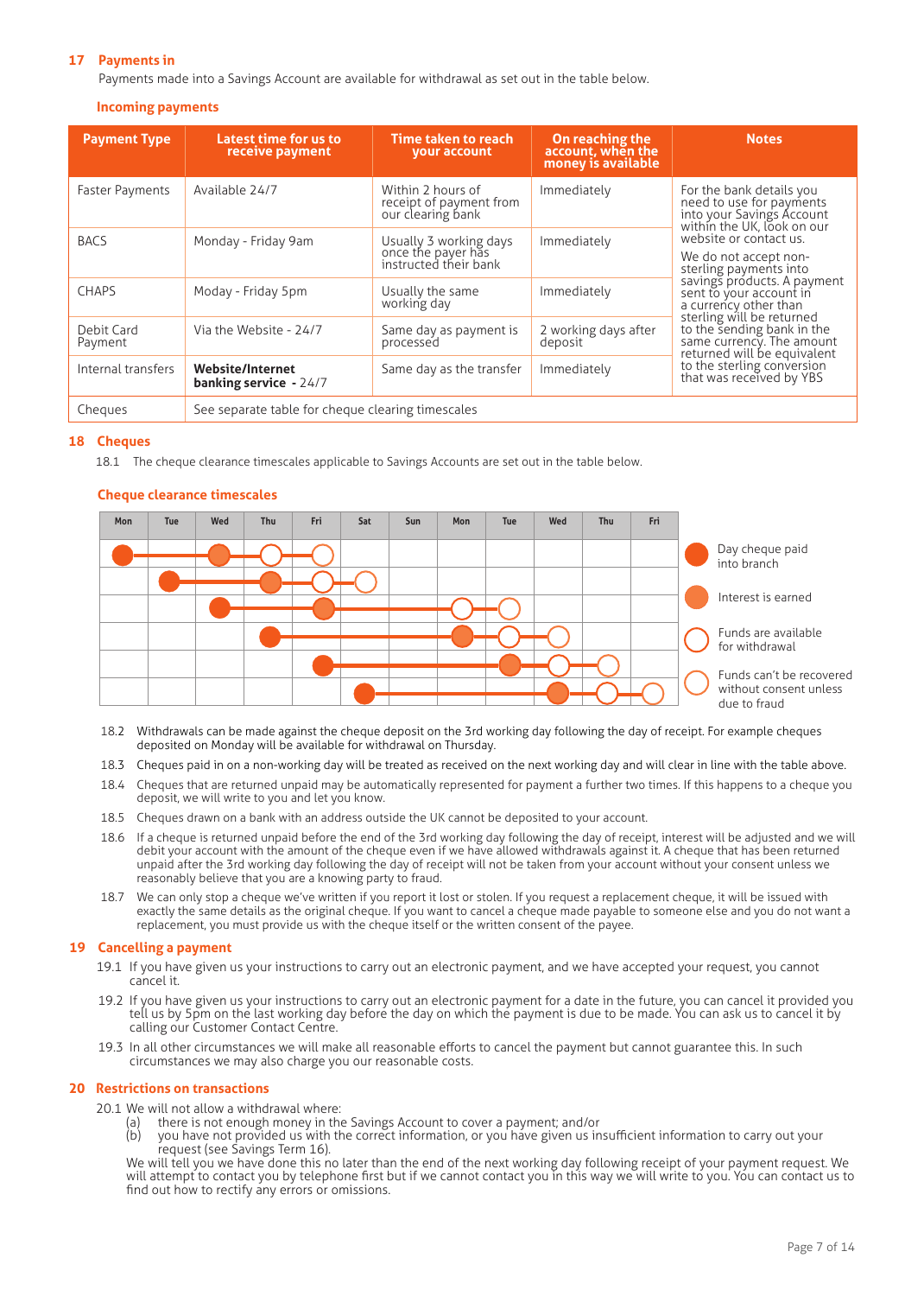- 20.2 At any time the Society can restrict the amount which can be withdrawn from a Savings Account, refuse or delay carrying out an instruction you have given us, contact you to confirm an instruction received or suspend the use of any payment facilities or the operation of a Savings Account, as appropriate, if any of the following apply:
	- (a) they reasonably believe that there may be fraud or some other unlawful activity affecting the Savings Account;<br>(b) they are required to do so by law, regulator or order of the court;
	- (b) they are required to do so by law, regulator or order of the court;<br>(c) there is a dispute (which they believe may be genuine) about the
	- there is a dispute (which they believe may be genuine) about the ownership of, or entitlement to the money in the Savings Account;
	- (d) circumstances beyond their reasonable control prevents them from offering a normal service (such as an act or threat of terrorism, computer failure or industrial action); or
	- (e) circumstances exist which lead us reasonably to believe our financial stability may be at risk (such as actual or potential abnormal levels of withdrawals or deposits).
- 20.3 Provided it would not be unlawful to tell you why they refused to carry out a transaction we will tell you and (where possible) give you the reason at the earliest opportunity. You can also ask directly for details of the reason and the procedure for correcting any factual errors causing the transaction not to be made or to satisfy them that the instruction came from you.
- 20.4 If the Society suspends the use of any payment facilities on your Savings Account we will tell you that they intend to do this and tell you the reasons for doing so. If we are unable to inform you before they are suspended we will do so immediately after. We may be unable to let you know the reasons for doing so if this would compromise reasonable security measures or we consider this to be unlawful.
- 20.5 Where they suspend the operation of a Savings Account in the case of Savings Term 20.2 (a) to (c) you will be unable to make any withdrawals from, or pay any money into, the Savings Account until they are satisfied (acting reasonably) that there is no longer any potential fraud or other unlawful activity affecting the Savings Account or that any dispute has been resolved.
- 20.6 In the case of Savings Term 20.2 (d) and (e) the Society will:
	- (a) respond proportionately to the circumstances in question;<br>(b) take all reasonable steps to ensure that the restrictions are
	- take all reasonable steps to ensure that the restrictions are lifted as soon as practicable so that the inconvenience to you is minimised; and
	- (c) consider exceptions to the restrictions if they are reasonably satisfied that substantial hardship would otherwise be caused.
- 20.7 You may be charged for reasonable costs incurred in informing you of any action they have taken under Savings Term 20.2.
- 20.8 The Society also has security controls in place to enable account verification for transactions such as large withdrawals or transfers from a Savings Account to another account. If they prevent a transaction in these circumstances then you will be informed of this at the time.

#### **21 Responsibility for incorrect, late or failed payments**

- 21.1 It is your responsibility to ensure that any instructions that you give us in respect of a Savings Account are clear and accurate. You should double check any details in any payment instruction you provide to ensure we can carry them out correctly.
- 21.2 When you ask us to make an electronic payment and provide us with the correct information we are responsible for ensuring it is made correctly.
- 21.3 If we fail to carry out a payment instruction, carry it out late or if the Society carry out the instruction incorrectly, then the Society will without undue delay refund to you the amount of the incorrect payment and, where applicable, restore the Savings Account to the position it would have been in had the error not taken place. The Society will be liable to you for any charges for which you are responsible or any interest you must pay as a result of our or their failure to follow your payment instruction properly.
- 21.4 This general rule does not apply:
	- (a) if a payment is made correctly and on time and the Society can prove that the payment was actually received by the other financial institution. In this case the payee's account provider is responsible for ensuring that the payment is available to the payee;
	- (b) your payment instruction was incorrect. In this case the Society will make reasonable efforts to recover the payment but we may ask you to pay the Society's reasonable costs for doing so. Where they are unable to recover the payment for you, if you write to us the Society will provide you with all the available and relevant information they have and which can be lawfully provided to you so that you can make a claim for repayment; or
	- (c) if your payment was carried out late or was delayed due to circumstances outside the Society's reasonable control, for example, the need for us or them to make further checks or, obtain further information or because of abnormal or unforeseeable circumstances the consequences of which could not have been avoided despite all our or their efforts to the contrary; or because of compliance with legal or regulatory obligations.
- 21.5 If you believe a payment has been made incorrectly or it has failed in some way, please contact us. The Society will make immediate and reasonable efforts to trace the payment without charge and you will be advised of the outcome.
- 21.6 Neither we nor the Society shall have any liability under this Savings Term 21 if you fail to notify us without undue delay on becoming aware of a failed, late or incorrectly executed payment and in any event within 13 months after the date on which the payment was made or due.
- 21.7 If the Society is informed by another building society or bank that a payment has been made into the Savings Account by mistake and they reasonably believe it is a genuine mistake, the Society may take an amount up to the value of the payment from your Savings Account. We will tell you if this happens and what you need to do in order to dispute the claim.

Where the payment was made within 2 months of the Society being told of the error, if you tell us you do not wish to dispute the claim, or you do not contact us within the time we tell you to in order to dispute the claim, the Society will return the money to the bank or building society that sent the payment.

If the payment was made more than 2 months from the Society being told of the error, they will not return the money without your agreement.

You will not have access to this money from the time the Society is notified of the mistake until the time they are satisfied the payment was not made in error.

21.8 The Society will be required to co-operate with the bank or building society whose customer made the payment incorrectly in its efforts to recover mistaken payments. This includes a requirement for the Society to provide them with all relevant information they need to collect the payment. If the payer's bank or building society is unable to recover the funds from the Society and the payer asks them to do so they will provide all relevant information they have to the payer so they can claim repayment. This information will include your name and contact address..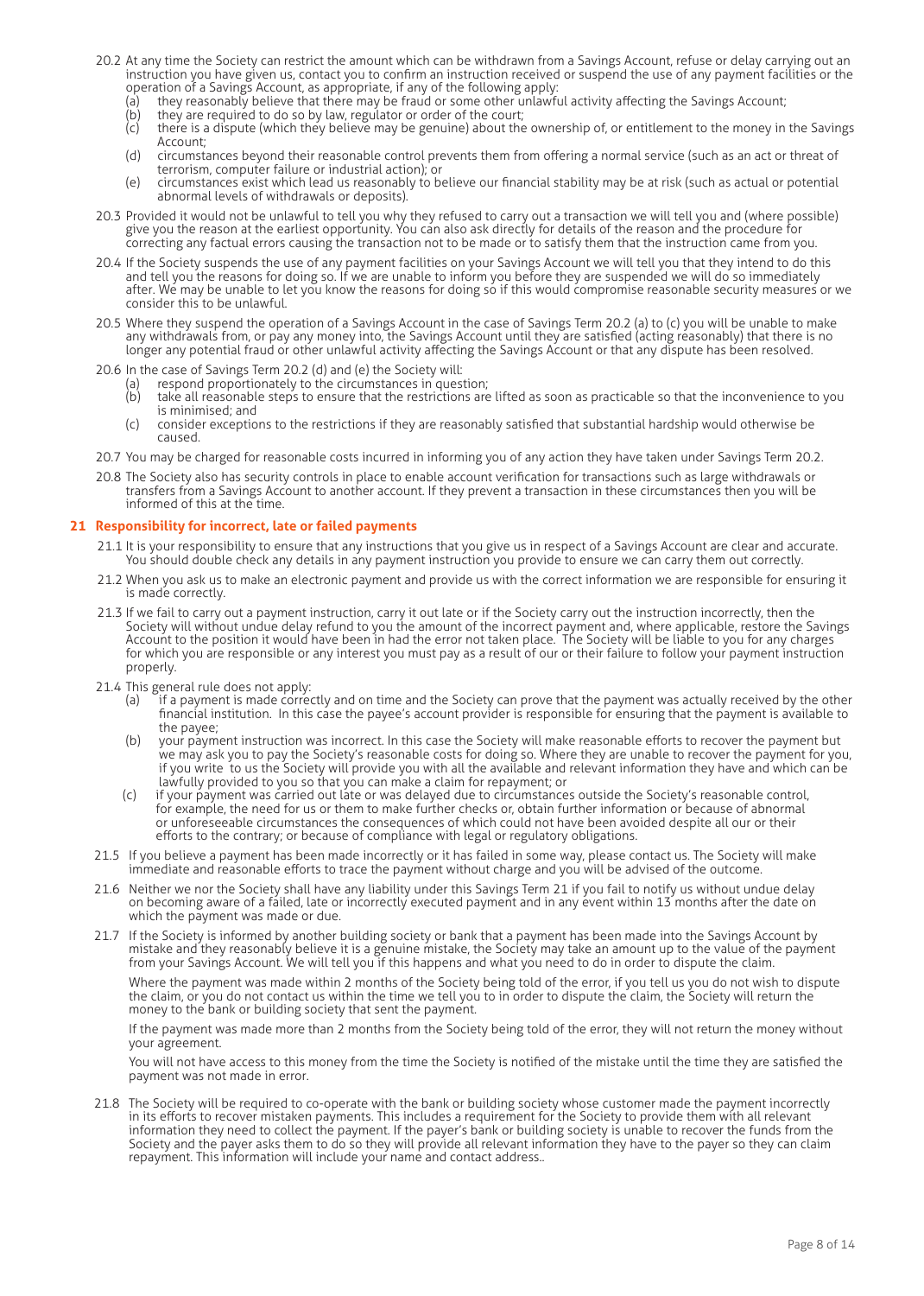## **22 Unauthorised transactions**

- 22.1 You should check the Savings Account regularly. If you become aware that a transaction on a Savings Account has been carried out which is either unauthorised or has not been paid correctly or you become aware that an Account Document has been lost or stolen or any of your Security Details become known to anyone else you must tell us without delay by telephoning us on 0345 1 200 872.
- 22.2 The Society will usually refund you by no later than the end of the working day following the day on which they are notified of the unauthorised transaction. Where appropriate, charges will be refunded to put the Savings Account into the position it would have been in had the unauthorised payment not taken place.
- 22.3 The Society will not refund you immediately if:
	- (a) they have good reason to believe that you deliberately with gross negligence failed to comply with any requirements to keep a Savings Account Document or Security Details safe; or
	- (b) the transaction was by cheque; or  $(c)$  they have reasonable grounds to s
	- they have reasonable grounds to suspect that you are a knowing party to fraud

When this happens, the Society will need to investigate the matter further which they will do as quickly as they can and once complete they will, if necessary, adjust the Savings Account.

- 22.4 If the Society needs to investigate the matter further they will need you to co-operate with them, their agents and with the police if they need to involve them. In some cases, you will be required to give written confirmation or evidence that you have not authorised a transaction. If they or we ask for such co-operation, or written confirmation and you do not co-operate, they will reapply the transaction to the Savings Account. If there is a decision not to refund you, we will provide you with evidence of why this decision was made if we are lawfully able to do so.
- 22.5 The Society will not be obliged to investigate any unauthorised transaction under this Savings Term 22 or make any refund, unless you tell us within 13 months of the day on which the transaction is stated to have taken place.
- 22.6 Subject to Savings Terms 22.7 to 22.10, where any loss resulting from an unauthorised transaction or transactions arises from the unauthorised use of an Account Document or any Security Details, you will be liable for up to a maximum of £35 of that loss.
- 22.7 You will be liable for all losses arising where you have acted fraudulently. Savings Term 22.6 will not apply in this case.
- 22.8 Where losses arises as a result of you deliberately or with gross negligence failing to comply with any of the requirements to keep an Account Document or Security Details safe, Savings Term 22.6 will not apply. You will be liable for all losses arising, subject to Savings Term 22.9.
- 22.9 Except where you have acted fraudulently, you will not be liable for any losses arising:
	- (a) where the loss or theft was not detectable by you before the unauthorised transaction was made;
	- (b) after you have notified us of any loss or unauthorised use of any Account Document or any Security Details;
	- (c) where you have not been provided with a notification process for reporting the loss or theft of an Account Document or the compromise of any Security Details; or
	- (d) where insufficient levels of security checks required by relevant laws or regulations, were made relating to the payment.
- 22.10You will not be liable for any losses arising where the loss was caused by something we or the Society (including any employee or agent of ours) did or failed to do.

22.11Where you have pre-authorised a payment from a Savings Account:

- (a) which did not specify the exact amount of the payment; and
- (b) the amount of the payment exceeds the amount you could have reasonably expected to pay (taking into account your previous spending pattern, the terms of the Savings Account and the circumstances of the case); and
- (c) you provide such information as is reasonably necessary to check whether the terms of Savings Term 22.9 have been satisfied;

then the Society will refund the full amount of the payment, or give a reason for refusing a refund, within ten working days of us receiving your request for a refund or, where applicable, within ten working days of receiving further information.

- 22.12You will not be entitled to a refund under Savings Term 22.11:
	- (a) where you have given consent for the specific payment to be carried out and we, the Society, or the payee gave you specific information about the payment in question at least four weeks before the payment was due; or
	- (b) if you do not request this refund within eight weeks of the payment date.

22.13 If you receive a refund you are not entitled to, you must pay it back when we or the Society ask you to.

- 22.14Following loss of an Account Document and after you have:
	-
	- (a) provided such evidence as we require regarding the loss; a<br>(b) completed such forms as we require regarding the loss; a (b) completed such forms as we require regarding the loss; and (c) paid any fee as we may reasonably require:
	- paid any fee as we may reasonably require;

we may transfer the amount in the Savings Account to a new Savings Account and afterwards will give you a new Account Document.

#### **23 Additional requirements for keeping your Security Details safe where you have an Internet Enabled Savings Account**

23.1 You must take all reasonable steps to keep your Security Details secret and safe at all times.

- 23.2 It is your responsibility to ensure that your computer or other device and software you use meet the requirements for the internet service. You must take reasonable steps to ensure that:
	- (a) the computer or other device that you use to access our internet service is safe and secure; and<br>(b) the manner in which you access our internet service is safe and secure.
	- the manner in which you access our internet service is safe and secure.
	- For guidance on these requirements please refer to the security section of our website.
- 23.3If you fail to take reasonable steps as required and as a result the safety and security of your Security Details are breached you may be responsible for any losses that arise subject to Savings Term 22.
- 23.4You must notify us as soon as possible if your Security Details become known to, or if you think they may be known by, anyone else or if you become aware that someone else has used or attempted to use them. You can notify us by calling 0345 1200 872, or in writing to us at Yorkshire Drive, Bradford BD5 8LJ. However, you may be liable for all losses that arise before notification and you are, therefore, advised to use the telephone notification service. For 24hr assistance please use the Security Issue link on the 'Login' section of our website.
- 23.5When using our internet service you will need to quote specific security information which will include random characters from your Login Password. Your full Login Password should be kept secret and only partially disclosed to helpline staff. We will never ask you for your full Login Password.

#### **24 Charge over Savings Accounts**

24.1 You agree that all money that we hold on your behalf in any Savings Account from time to time is charged to us as security for the payment of any loan, guarantee or any other sums you owe to us and which has not been paid when due.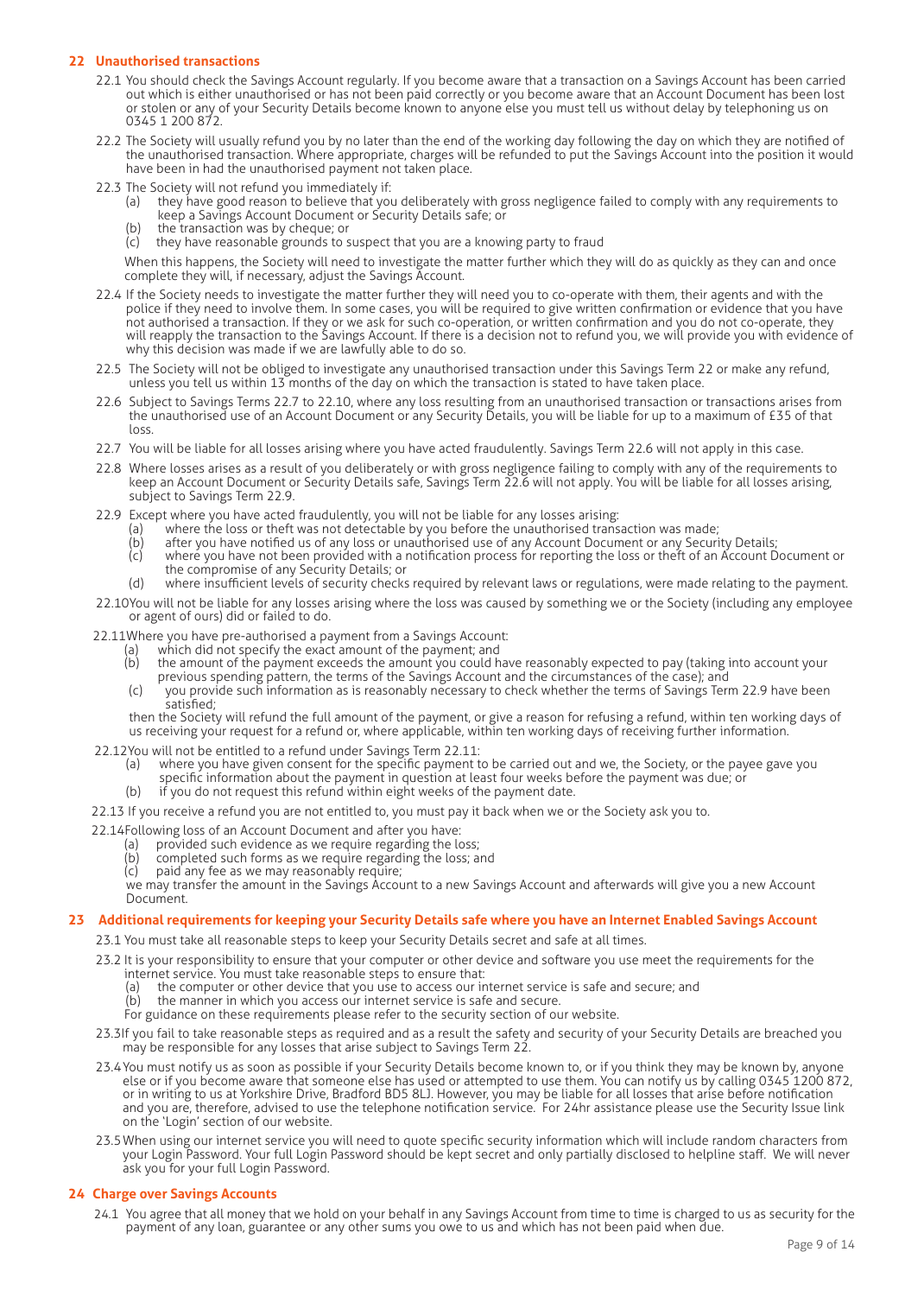24.2. On completion of your Loan we will notify the Society of this charge and you authorise us to require the Society at any time to pay to us all or part of any Savings in or towards satisfaction of any sums which are due to us and you have not paid. We will advise you personally when we have done this. Until we enforce our charge under this Saving Term 24 you may continue to ask us to make withdrawals from the Savings Account in accordance with these Savings Terms.

#### **25 Your responsibilities**

- 25.1 It is your responsibility to advise us of any changes to your personal information and keep your personal details up to date (for example, name, address, telephone number or email address).
- 25.2 When we give you an Account Document:
	- (a) it will remain our property;<br>(b) vou agree to return it to us
	- you agree to return it to us to be brought up to date whenever we ask or for such other purposes as we may reasonably require; and
	- (c) you must produce the relevant Account Document before making a withdrawal or carrying out any other transaction on a Savings Account.

#### **26 Communicating with you**

- 26.1 If we have to tell you something we will do so in one of the ways set out in Part 3, Term 3 of these Terms.
- 26.2 For Internet Enabled Accounts, it is very important that you notify us if your email address changes.
- 26.3 All our communications with you will be in English.
- 26.4 All communications with us will be monitored/recorded to improve the quality of our service and for your protection and security.
- 26.5 If we or the Society suspect or detect fraud or security threats in relation to the Savings Account we will contact you using the contact details we have for you. Whenever possible, you will be contacted by telephone using the telephone numbers we have for you. If we cannot contact you in this way we will then either write to you or contact you through the secure message service using the internet service.

#### **27 Trustees**

We hold Savings as trustee on behalf of a Saver. Any laws which give beneficiaries under a trust any rights relating to the appointment or retirement of trustees do not apply to trusts created under these Offset Terms

#### **28 Right to close the account**

28.1 A Savings Account will continue until it is either closed by you or us as set out below.

- 28.2 You can close a Savings Account at any time without giving any reason and without notice or charge, subject to Savings Terms 1, 20 and 24.
- 28.3 We can close a Savings Account, repay any part of Savings immediately or transfer the Savings to another instant access account with the Society in the same names which allows a Saver to withdraw money throughout the UK if:
	- (a) the Loan has been paid off and the mortgage on the Property has been discharged; or
	- (b) the Loan has been transferred to another of our mortgage products which does not include the offset feature; or
	- (c) the only Savings Account is held by a Saver who is not also a borrower; or
	- there is a change in law, HM Revenue & Customs practice or interpretation, or a decision or recommendation of a regulator, ombudsman or similar person as a result of which:
		- we are required to deduct or account for income tax in respect of any Savings; or
		- we are no longer able to offer the Savings Account as part of an Offset Account.
- 28.4 If at any time there is no Savings Account or the circumstances set out in Savings Term 28.3 (c) or (d) above apply:
	- (a) the Loan will be transferred to a mortgage account on whichever of our then available mortgage products is most similar to the terms of the Loan; or
		- (b) you will be able to pay off the Loan immediately subject to you paying any charges set out in your Offer.
- 28.5 We can close a Savings Account at any time without giving any reason. If we do this we will normally keep one of your Savings Accounts open and give you 2 months advance notice before we do this. We may, however, repay all your Savings and close all your Savings Accounts immediately if any of the circumstances set out in Savings Terms 28.3 or 28.6 apply.
- 28.6 We can close a Savings Account immediately in the following circumstances:
	- (a) the relationship between you and us has irretrievably broken down (for example, you have been threatening or abusive to our staff); we will not close your Savings Account, or threaten to do so, as a response to a valid complaint that you have made;
	- (b) you have deliberately given us any false information in relation to your mortgage or the Savings Account or there is (or we reasonably suspect there is) fraudulent or other unlawful activity on the Savings Account;;
	- (c) the agreement between us is void or unenforceable at law;
	- (d) we have a legal obligation to close the Savings Account; or
	- (e) you were not entitled to open the Savings Account.
- 28.7 If we close the Savings Account in full and make repayment to you then you will have no further right or interest in the Savings Account.

#### **29 Use of the internet service**

It may be an offence to import or use the encryption technology used in our internet service in some countries. As this service uses sophisticated cryptography to ensure the safe transit of data across the Internet, you should check with the appropriate consulate or embassy of the country concerned before using our internet service outside of the UK. Accessing this service from outside the UK is at your own risk.

We cannot guarantee continuous, uninterrupted access to our internet service. On occasions we may need to interrupt the service to carry out maintenance of it, for other operational reasons or for reasons beyond our control. We will not, therefore, be liable to you for a failure to provide a continuous, uninterrupted service.

# **30 Tax**

It is possible that taxes and costs may exist that are not paid via or by us.

# **29 Payment Information**

- 29.1 If you instruct us to make an electronic payment we will provide you with a payment confirmation after the transaction has completed.
- 29.2 Where electronic payments on the Savings Account in any month are payments into the Savings Account, we will make Savings Account information available to you to obtain online or you can contact us by telephone to request it.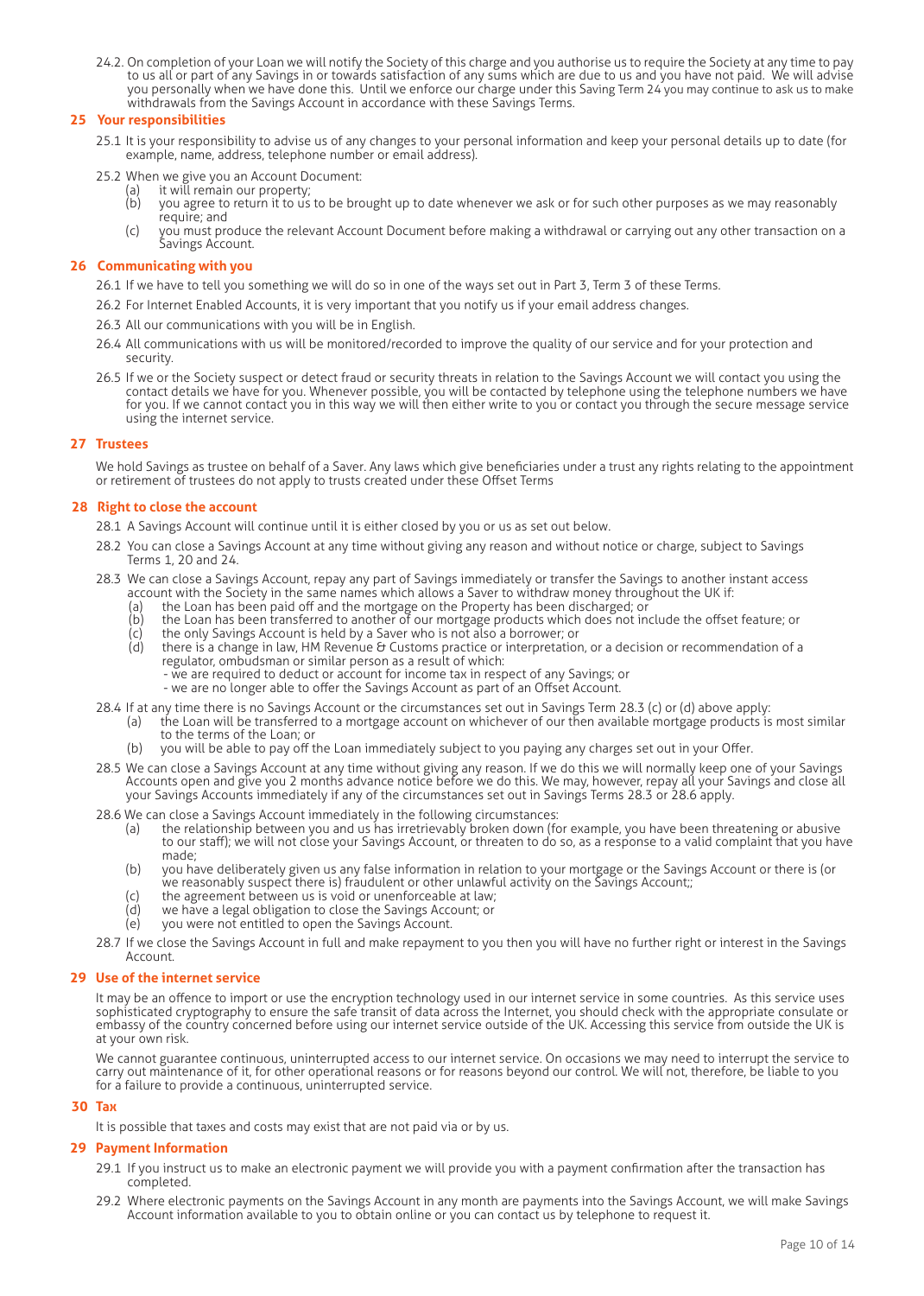# **PART 2 – MORTGAGE CONDITIONS**

# **1 Security**

- 1.1 You have given us security over the Property to protect us in case you do not keep to your obligations under these Terms. This Part 2 describes the circumstances in which we may enforce the security. This Part 2 also describes your obligations in relation to dealing or not dealing with the Property in a certain way whilst it forms part of our security.
- 1.2 The security over your Property may be for more than the amount that you owe us under the Loan. It will also be security for any other money that you owe to us under any other agreement, or will owe to us in the future, other than any agreements that are stated to be regulated by the Consumer Credit Act 1974.
- 1.3 Unless we agree otherwise with you, the security will not be released until all money you owe to us (whether due or not) under any agreement has been paid. This will not affect your right to repay any agreement regulated by the Consumer Credit Act 1974.

# **2 Looking after the Property**

- 2.1 As we have an interest in the Property, it is important that you maintain the value of it. There are certain actions that you must take, or must not take, unless we agree to them.
- 2.2 You must<br>a) kee
	- (a) keep the Property in a good condition at all times and carry out any necessary repairs;<br>(b) ensure that any unfinished building or works on the Property are completed without c
	- (b) ensure that any unfinished building or works on the Property are completed without delay and are built to a proper standard;
	- (c) if you hold the Property under a lease, comply with all of the tenants' obligations in the lease;
	- (d) pay all existing and future rents, taxes, outgoings and rent charges affecting the Property;
	- (e) not knowingly take any action relating to the Property that is against the law;  $(f)$  send us a copy of any notice or other document affecting the Property within 14 days of receiving it from:<br>(i) a landlord (if the Property is leasehold):
		-
		- (i) a landlord (if the Property is leasehold);<br>(ii) a rent charge owner (if the Property is so  $\begin{array}{ll}\n\text{(ii)} & \text{a rent charge owner (if the Property is subject to a rent charge)}; \\
		\text{(iii)} & \text{arvone claiming a legal right over the Property:}\n\end{array}$
		- (iii) anyone claiming a legal right over the Property;<br>(iv) any government department, local or other authors
		- any government department, local or other authority:
	- (g) allow us (by our employees or agents) to enter the Property after giving you reasonable notice so that we may:
		- (i) carry out a valuation of the Property;<br>(ii) inspect the state of repair and condit
		- $(iii)$  inspect the state of repair and condition of the Property;<br> $(iii)$  carry out or complete any work which is needed to put ri carry out or complete any work which is needed to put right any failure by you to comply with these Mortgage Conditions;
	- (h) tell us before you apply to a local authority or other similar body for any loan or grant for the repair or improvement of the Property. This is because the loan or grant may be subject to conditions requiring the whole or part of the grant to be repaid, for example, if you do not live in the Property for a certain period. You cannot accept any such loan or grant unless we agree in writing.
- 2.3 You must not do any of the following without getting our written consent first:
	- (a) transfer, assign, mortgage, obtain an extended lease of or otherwise deal with or give away the Property;<br>(b) accept the surrender of any lease or tenancy of the Property other than any tenancy we have agreed to u
	- accept the surrender of any lease or tenancy of the Property other than any tenancy we have agreed to under these Mortgage Conditions;
	- $(c)$  alter or extend the Property;<br>(d) so long as any money is due
	- (d) so long as any money is due under the mortgage no one other than you is to be registered as owner of the Property under the Land Registration Act (Northern Ireland) 1970 (in these Terms called "the Land Registration Act");
- 2.4 if the title to the Property is registered under the Land Registration Act, you agree to the registration of this mortgage as a burden on the Folio.

#### **3 Use and Occupation of the Property**

- 3.1 You must use the Property for residential purposes as a single private dwelling and must not change the use of the Property, or allow the Property to be used for a trade or business, without getting our consent in writing first.
- 3.2 You must occupy the Property yourself and must not, unless we have agreed in writing, grant or agree to grant or renew any lease or tenancy of the Property or give to any person any contractual or other licence or right to occupy or live in the Property.
- 3.3 If we do give consent, as a condition of allowing you to let the Property we may impose reasonable conditions including an increase in the Interest Rate (an authorised lettings loading) while the letting or occupation continues. Where you let the Property or allow it to be occupied without our consent, or where you fail to observe our conditions of letting, we may impose a higher increase in the Interest Rate (an unauthorised lettings loading) while the unauthorised letting or occupation continues. Any increase in the Interest Rate under this mortgage condition is to reflect the increased risk to our security as a result of the letting or occupation. A full explanation of the loadings and of how they are applied is set out in our Lettings Information Factsheet which is available at any time upon request from our Customer Contact Centre. The current Interest Rate loadings are also in our Tariff which is available on our website.

#### **4 Insuring the Property**

- 4.1 You must insure the Property. The Property must be covered by buildings insurance for as long as it is security for money that you owe us.
- 4.2 As it is your obligation to insure the Property:
	- (a) you must maintain a comprehensive policy against all usual house insurance risks. When we refer to "usual house insurance risks" this includes (but is not limited to) fire, explosion, earthquake, storm, flood, escape of water or oil, subsidence, heave, landslip and malicious damage. The policy must be for the cost of full reinstatement of the Property, including clearing the site and paying all fees and expenses. This means that the amount of the policy must be enough to put the Property back to its original state following any amount of damage or destruction. Further details about your insurance obligations are in your Offer;
	- (b) you will tell the insurer of our interest in the Property as mortgagee and will arrange for our interest to be noted on the policy or you will insure the Property in your and our joint names;
	- (c) you will give us proof of payment of the premiums if we ask for this.
- 4.3 If the Property is leasehold and the terms of the lease provide for the Property to be insured along with other properties, then the Property will not need to be insured separately as stated above provided that:
	- (a) you tell the insurer of our interest in the Property as mortgagee and arrange for our interest to be noted on the policy;<br>(b) we or our legal advisers have approved the policy and confirmed that the insurance is in for
	- $\overrightarrow{b}$  we or our legal advisers have approved the policy and confirmed that the insurance is in force; and  $\overrightarrow{b}$  (c) vou must ensure that the Property remains insured against all usual house insurance risks and for t (c) you must ensure that the Property remains insured against all usual house insurance risks and for the cost of full
		- reinstatement of the Property.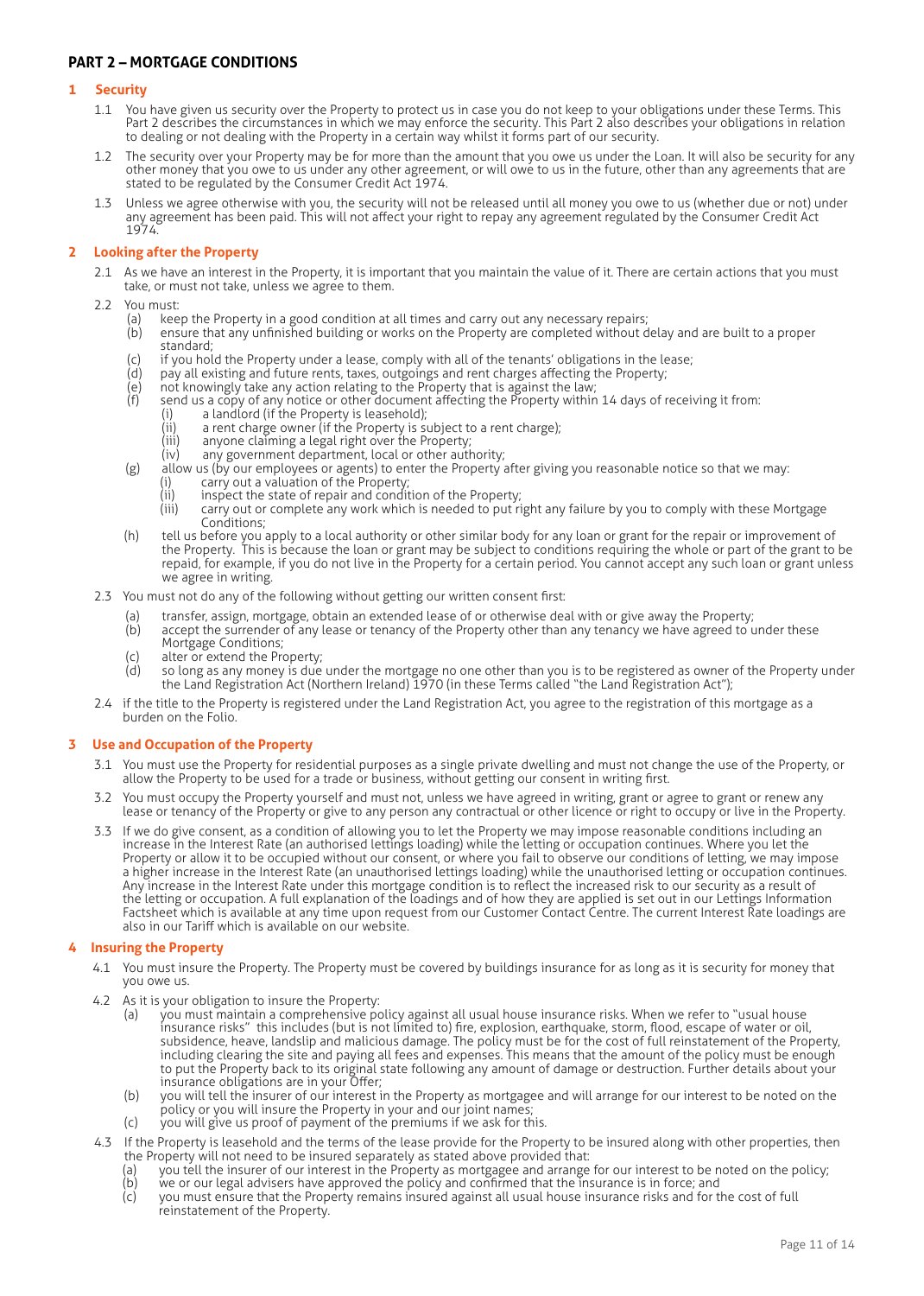- 4.4 You will not do anything or allow anything to be done or not done which may make the insurance void or voidable (invalid) or which makes the insurance more difficult or expensive to obtain or maintain or affects the ability to make a claim.
- 4.5 We may settle and adjust any claims against the insurers of the Property. In the event of a payout following a claim on the policy (whether arranged by you or us), we may receive any money paid out under the claim or, if you receive it, you must hold it on our behalf and keep it separate from your other funds. We can choose whether to use any money paid under the insurance policy either to rebuild or repair the Property or reduce or pay off the sum secured by the mortgage (as long as we act reasonably, for example we will use the money to rebuild or repair the Property if this is needed to ensure the Property continues to be habitable).

#### **5 Action We May Take**

- 5.1 We have certain rights to take possession of the Property and deal with it in other ways if you have become obliged to pay the full outstanding balance under these Terms or have not kept to these Terms, under the Conveyancing Act 1881 (in these Terms called 'the Act') subject to the modifications made in this mortgage condition 5. We may appoint a receiver to take this action for us. A receiver is someone we can appoint to manage the Property for us. Although we would appoint the receiver, they would act for you (not us) and you would have to pay their fees.
- 5.2 We or any receiver may do any of the following to protect our position as lender to you and to protect the Property as security for the Loan and Section 20 of the Act will not apply:
	- (a) generally manage the Property including collecting and receiving all rents, arranging any necessary repairs and maintenance, ensuring compliance with local authority requirements, maintaining, insuring, or increasing insurances and serving notices under any relevant housing legislation;
	- (b) take possession of the Property and take any action or proceedings necessary to do so;<br>(c) sell the Property (whether or not we have taken possession) for a price and on such terr
	- sell the Property (whether or not we have taken possession) for a price and on such terms as we may think fit (always ensuring that we obtain the best price possible in the circumstances);
	- (d) lease or sublease the Property, vary, renew, terminate, surrender or accept surrenders of leases, tenancies or licences over the Property for a price and on such terms and for such rent and payment as we think fit;
	- (e) sell any freehold or leasehold reversions so created (your legal adviser can explain what these are); and<br>(f) exercise, on your behalf and without having to give you prior notice or obtain your consent, all the powe
	- exercise, on your behalf and without having to give you prior notice or obtain your consent, all the powers and duties conferred on a landlord by legislation from time to time in force without having any liabilities or responsibilities to you as a result of doing so.
- 5.3 If we or a receiver appointed by us, take possession of the Property, you must remove all furniture and other moveable property (personal items) from the Property within 14 days and must not remove any fixed items without our agreement in writing as these form part of the Property.
- 5.4 If all furniture and moveable items are not removed within 14 days then you agree that we or the receiver may:
	- (a) deal with them as your agents and at your expense;<br>(b) sell or otherwise dispose of anything which belong;
		- sell or otherwise dispose of anything which belongs to you (we or the receiver will give you any proceeds received less all expenses of the sale); and
		- (c) remove and store anything which we know does not belong to you.
- 5.5 Where more than one receiver is appointed each joint receiver may act separately and independently of any other joint receiver (unless the document appointing such receiver states otherwise).
- 5.6 A receiver may charge any amount for their services as we agree with them and you will be responsible for paying those fees. We and any receiver may also employ and pay agents to undertake some of the duties. They will be your agents and you will be responsible for their fees also.
- 5.7 The Act sets out certain rules in relation to the appointment of a receiver and the enforcement of security. It is typical for a mortgage lender to disapply certain of those rules and we do that as set out below. Please ask your legal adviser if you require further information:
	- (a) Section 24(8) of the Act is amended to allow a receiver to pay any money owing by you in such order of priority as we and the receiver reasonably agree, rather than a specific order set out in those rules and to include in those payments any payment in or towards discharge of the principal money or any other sums secured by the mortgage.

#### **6 When We Can Act On Your Behalf**

- 6.1 Sometimes we may need to take certain action (such as to sign documents) on your behalf to protect our security. You therefore appoint us to be your attorney to take such action where necessary. This means we are legally entitled to act on your behalf. We are appointed for as long as the mortgage remains in force securing any money you owe to us.
- 6.2 If there is more than one of you then you agree that we will be attorney for one of you and a person or persons authorised by us may act as attorney for the other(s) as necessary.
- 6.3 You give us a power of attorney authorising us and any receiver to act on your behalf to take any action which you are obliged to take under these Mortgage Conditions, including but not limited to:
	- (a) signing and completing any document which is needed to make good any defect in your title to the Property or in the mortgage;
	- (b) transferring your share or interest in any residents' society or management company, or your legal or beneficial interest in the freehold or leasehold reversion of the Property when we exercise our powers as mortgagee to sell or lease the Property;
	-
	- (c) entering into any variation of your title to the Property in order to protect or enhance our security; and<br>(d) settling any claim made by your landlord, management company (if your Property is leasehold) or rent settling any claim made by your landlord, management company (if your Property is leasehold) or rent charge owner (if your Property is subject to a rent charge) if we think it reasonable for us to settle it in order to protect our security or maintain its value, even though you may dispute the sum claimed.

#### **7 Compensation from Third Parties**

- 7.1 You may at some time be entitled to recover money or damages:
	- (a) to correct or compensate for defects or damage relating to the Property or the title to it; or<br>(b) for any breach of contract or wrongful act or omission which may have caused damage to t
	- for any breach of contract or wrongful act or omission which may have caused damage to the Property or to the title to it or caused you to accept the Property or the title to it in a damaged or defective condition.
- 7.2 If you do, you must use the money or damages recovered either towards making good the damage or defects or towards payment of the money secured by the mortgage.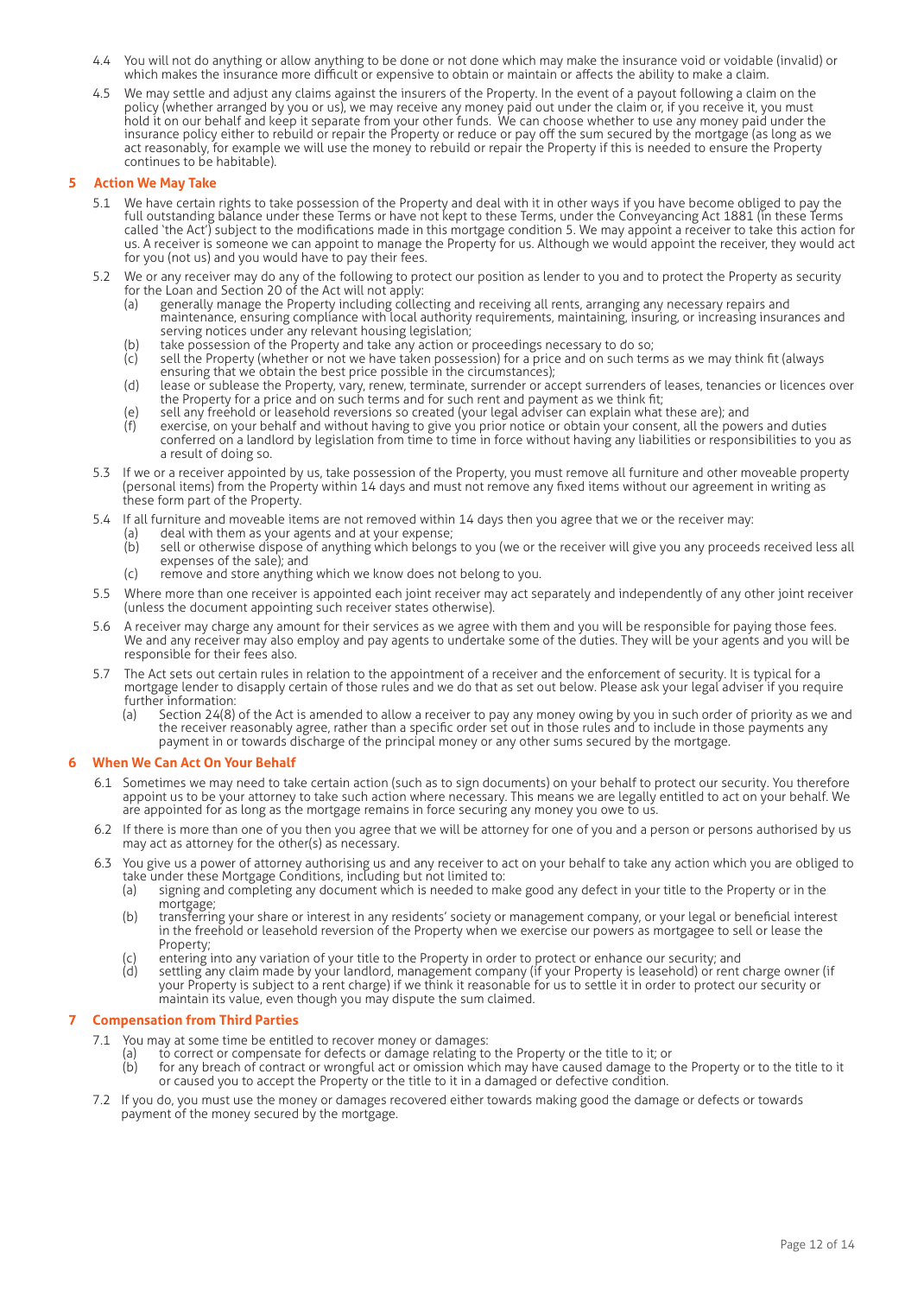# **PART 3 – GENERAL TERMS**

#### **1 Joint Borrowers**

- If there is more than one of you:
	- (a) these Terms apply to all of you together and to each of you on your own;<br>(b) each of you can be held fully responsible for keeping to these Terms.
	- each of you can be held fully responsible for keeping to these Terms.

### **2 Transferring the Mortgage**

- 2.1 We may transfer our interest in the Loan and the mortgage to another party at any time on such terms as we may decide. This will not reduce your rights under the mortgage.
- 2.2 Unless the terms of the transfer state otherwise, a transferee of the Loan and the mortgage will be able to exercise all the rights, powers and remedies which we could exercise before the transfer. You will have to do everything that you have to do under these Terms for our benefit for the transferee's benefit instead (such as making payment to them).

# **3 Notices**

- 3.1 If we have to tell you something we may do so either:
	- (a) personally, which means:
		- (i) by post to your last known address (which unless you have told us otherwise means the Property); or<br>(ii) by email to any email address you have given us for this purpose: or
		- by email to any email address you have given us for this purpose; or
		- (b) by advertisement, which means advertisements in national newspapers of our choice (you can find out the current newspapers we use by telephoning our Customer Contact Centre).
- 3.2 If we give you such notice either personally or by advertisement then it will be considered as given on the following days: (a) Post: The second working day after date of posting (regardless of class of post).
	- (b) Email: The day the email is sent;<br>(c) Press advertisement: The day or
	- Press advertisement: The day on which the advertisement first appears in the newspapers we use.

# **4 Other Terms To Be Aware Of**

- 4.1 All communications between us may be monitored or recorded to improve the quality of our service and for your protection and security.
- 4.2 Where the Property is in Scotland or Northern Ireland and it is our policy to do so we require that we hold the title deeds to that Property. Where we hold the deeds to the Property you may ask us to send them to your legal representative or to supply extracts from or copies of the deeds to you or your representative. We can impose conditions in doing so and you may have to pay a charge for these services.
- 4.3 Each of the provisions of these Terms are distinct from each other. If one or more provisions becomes illegal, invalid or unenforceable, this will not affect any of the remaining provisions.
- 4.4 Laws and regulations imply certain terms into our agreement with you. For example, as well as the powers set out in these Terms, we and you both have some other legal rights. Unless these Terms explicitly disapply those rights, they will be applicable to you or us.
- 4.5 If we decide not to enforce any part of these Terms or delay enforcing it on a particular occasion, this will not affect our right to enforce the same part at a later date.
- 4.6 No person other than a party to these Terms may enforce any rights under these Terms or under any other agreement made in connection with the mortgage under the Contracts (Rights of Third Parties) Act 1999. This law allows certain people to use the rights of an agreement even though they are not a party to it, so it is excluded to ensure that this cannot happen. A party to these Terms and any related agreements includes anyone we transfer our rights to.
- 4.7 These Terms are governed by the laws of that part of the United Kingdom where the Property the subject of the Offer is situated.